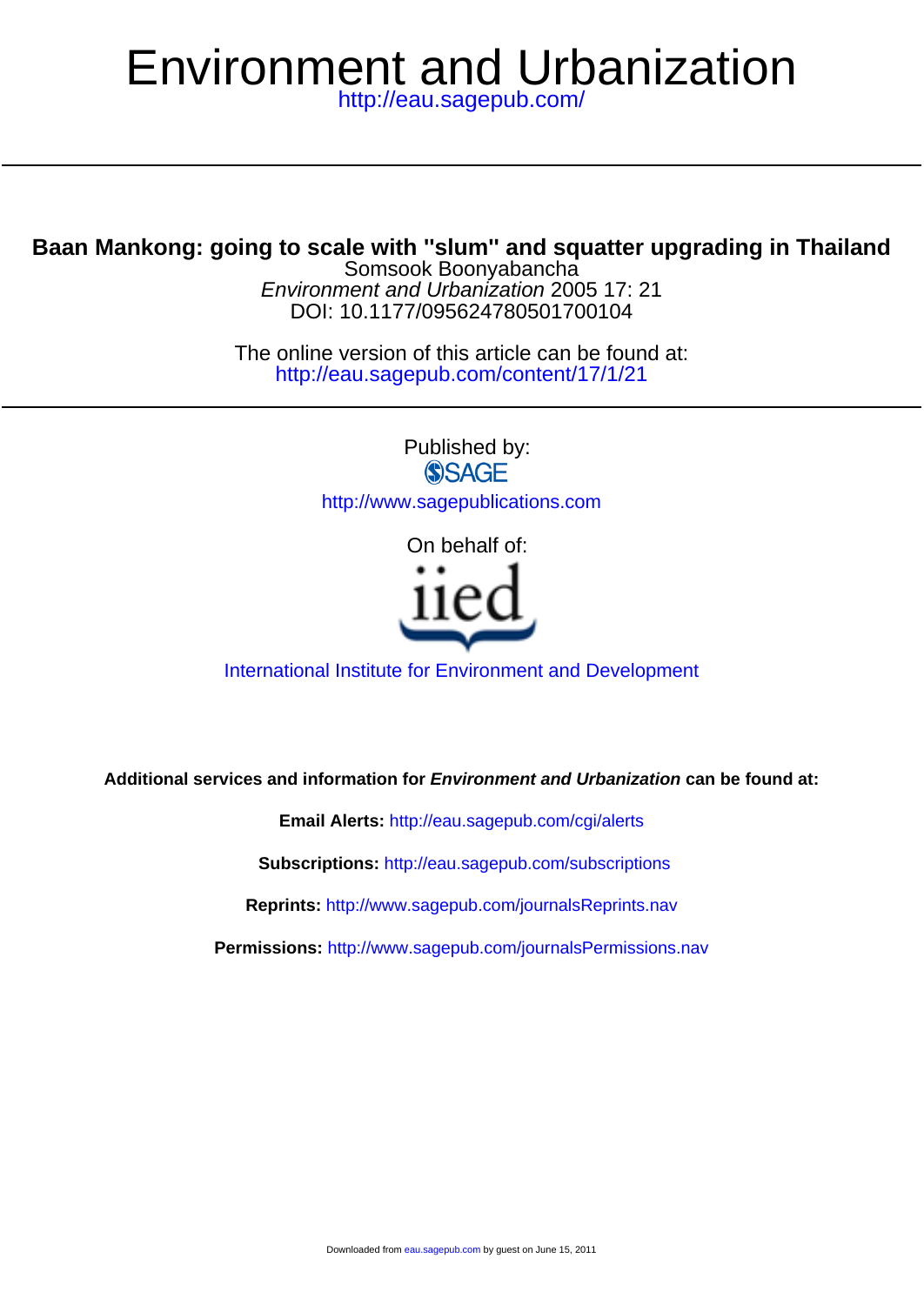

# Baan Mankong: going to scale with "slum" and squatter upgrading in Thailand

## Somsook Boonyabancha

**Somsook Boonyabancha is director of the Community Organizations Development Institute (CODI), and founder and secretary-general of the Asian Coalition for Housing Rights (ACHR). She was also a member of the Millennium Project taskforce on "Significantly improving the lives of slum dwellers".** 

**Address: Asian Coalition for Housing Rights (ACHR), 73 Soi Sonthiwattana 4, Ladprao Road, Soi 110, Bangkok 10310, Thailand; e-mail: achr@loxinfo.co.th; website: www.achr.net**

1. Angel, Shlomo and Somsook Boonyabancha (1988), "Land sharing as an alternative to eviction: the Bangkok experience", *Third World Planning Review* Vol 10, No 2, May, pages 107–127.

SUMMARY*: This paper describes the ambitious national slum and squatter upgrading programme launched by the Thai government in 2003 and implemented through the Community Organizations Development Institute (CODI). The programme centres on providing infrastructure subsidies and housing loans to low-income communities to support upgrading in situ wherever possible and, if not, to develop new homes close by. Support is provided not only to community organizations formed by the urban poor for projects but also to their networks, to allow them to work with city authorities and other local actors and with national agencies on city-wide upgrading programmes. It seeks to "go to scale " by supporting thousands of community-driven initiatives within citywide programmes designed and managed by urban poor networks working in partnership with local actors. The paper gives some background information about CODI and its predecessor the Urban Community Development Office, before describing the national upgrading programme.*

#### I. INTRODUCTION

THERE IS A need to think about the processes that will allow all "slum" and squatter households in a nation to achieve the "significant improvements" that the Millennium Development Goals demand. There are many examples of upgrading and new house development programmes that have "significantly improved the lives of slum dwellers", but almost never on a scale that significantly reduces the problem. In most nations, just increasing support to conventional upgrading and new house projects will never reach a sufficient scale. This paper describes a programme in Thailand that reconceives how to achieve large-scale impacts by supporting local community-driven processes in each urban centre which, when added together, achieve city and national scale.

In Thailand, since the 1980s, there have been many examples of partnership between government agencies and community-based organizations and networks formed by the urban poor. During the 1980s, the Thai government's National Housing Authority supported various initiatives for housing and land for the urban poor, including "land-sharing" schemes through which squatters received secure tenure and infrastructure when they agreed to share the site they lived on with the landowner.<sup>(1)</sup> In 1992, the Thai government set up the Urban Community Development Office to support community organizations with loans for new housing,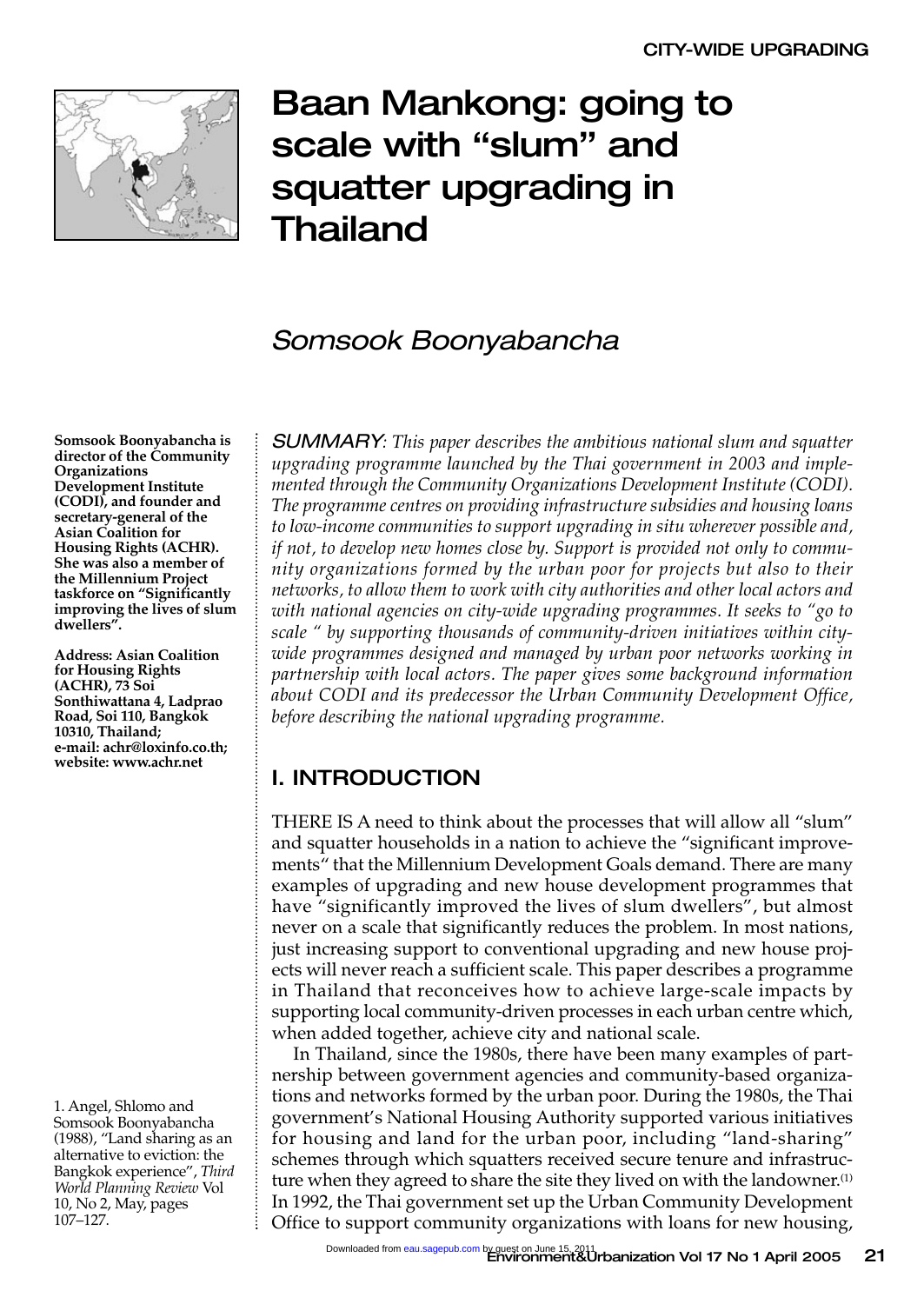housing improvement/upgrading and income generation.<sup>(2)</sup> In 2000, the Urban Community Development Office was merged with the Rural Development Fund to form the Community Organizations Development Institute (CODI), which is now implementing Baan Mankong,<sup>(3)</sup> an ambitious national programme for upgrading and secure tenure that is the focus of this paper. The programme has set a target of improving housing, living and security of tenure for 300,000 households in 2,000 poor communities in 200 Thai cities within five years.

Until 2003, government response to the housing problems faced by lower-income groups had not been on a sufficient scale. There were some 5,500 low-income communities, with 8.25 million inhabitants, living in poor-quality and often insecure housing in 300 cities. In 3,700 of these communities, land tenure was insecure, 30 per cent of the people were squatters and 70 per cent rented the land on which they lived but had no secure long-term contracts. Four hundred and forty-five of these communities were under threat of eviction, and 70–80 per cent of people could not afford conventional housing, either through the market or through the conventional government housing programmes.

#### II. THE URBAN COMMUNITY DEVELOPMENT **OFFICE**

THE URBAN COMMUNITY Development Office (UCDO) was set up by the government of Thailand in 1992 to address urban poverty. It was widely recognized in government that Thailand's economic success during the 1980s and early 1990s had brought little benefit to the poorest groups. Indeed, for many, their housing conditions had deteriorated and their settlements were at ever-greater risk of eviction as land prices and demand for central city sites increased. There was also a recognition of the need to develop more participatory models of support for lowincome groups, and of the possibilities of doing so through supporting community-based savings and credit groups. Various local and international NGOs working in Thailand had also shown the possibilities for improving housing by working with low-income communities and networks of communities.

UCDO was provided with a capital base equivalent to US\$ 50 million, to allow it to make loans available to organized communities so that they could undertake a range of activities related to housing, land acquisition and income generation. It also provided small grants and technical support to community organizations. UCDO recognized that for pro-poor development to take place, relations between low-income groups and the state had to change, and critical to that change was the establishment of representative and accountable local citizen organizations.

From the outset, UCDO sought to bring together different interest groups – with senior government staff, academics and community representatives sitting on its board. Initially, loans were available to community-based savings and loan groups for income generation, revolving funds, housing and land acquisition (for instance, to allow communities threatened with eviction to purchase existing slum land or land elsewhere, and develop housing there), and housing improvement. Any community could receive any of these loans, provided it could show that it had the capacity to manage savings and loans and that the loans could be used to respond to the particular needs of each group. In this way, UCDO devel-

2. Boonyabancha, Somsook (2003),  $h$ A decade of change: from the Urban Community Development Office (UCDO) to the Community Organizations Development Institute (CODI) in Thailand", Poverty Reduction in Urban Areas Working Paper 12, IIED, London, 31 pages, available free of charge from http://www.iied.org/ urban/index.html; see also Boonyabancha, Somsook  $(2001)$ , "Savings and loans – drawing lessons from some experiences in Asia", *Environment and Urbanization* Vol 13, No 2, October, pages 9–21.

3. For a more detailed description of Baan Mankong, see CODI (2004), *CODI Update* 4, June, 32 pages, available from ACHR, Bangkok, e-mail: achr@loxinfo.co.th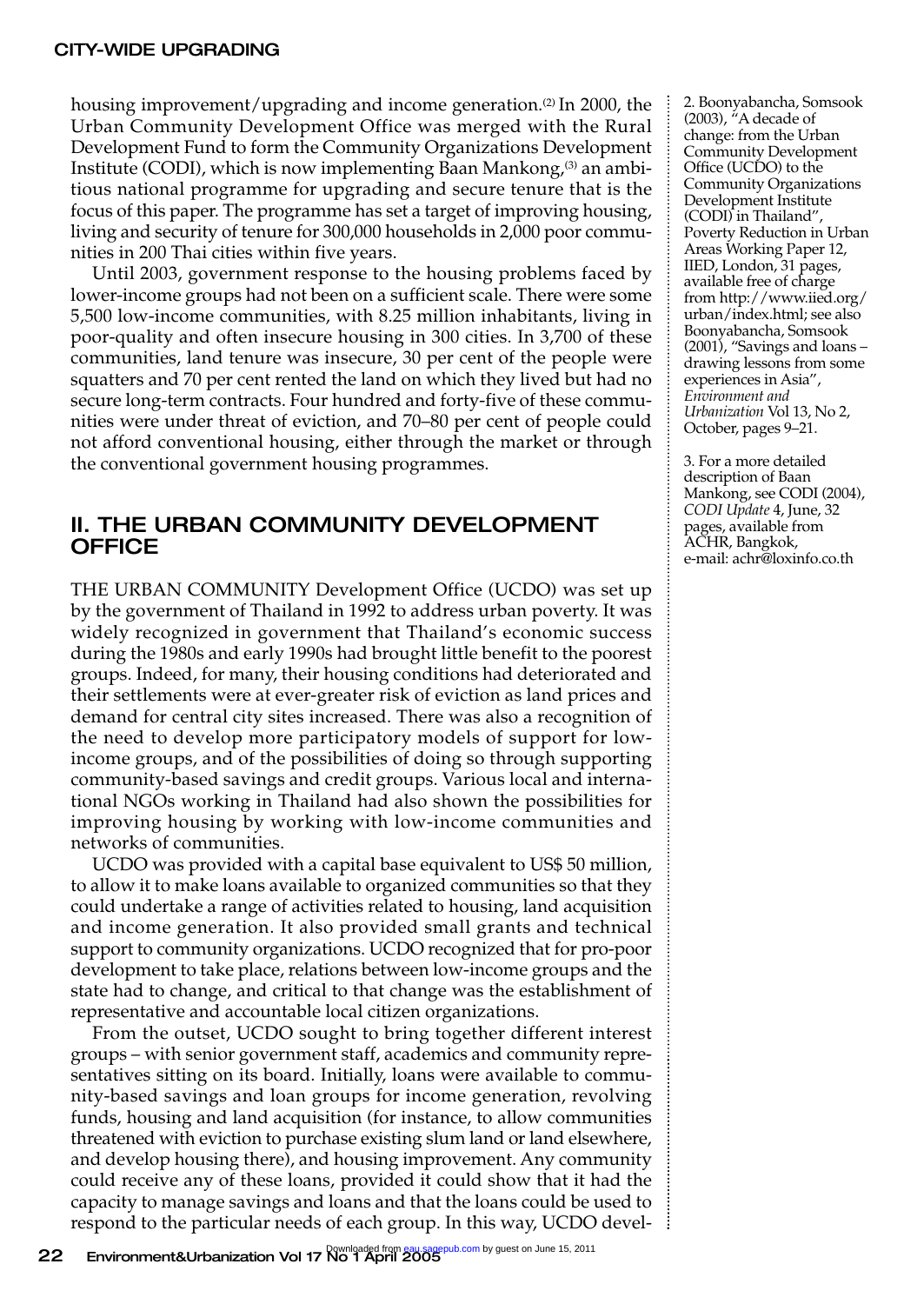oped links with a wide range of community organizations, savings groups, NGOs and government organizations. The loans had much lower interest rates than the other loan sources that urban poor households could turn to, although they were also high enough to allow the initial fund to be sustained and to cover administrative costs.

As the savings groups that worked with UCDO became more numerous and larger, UCDO found it more difficult to provide support to individual groups and to be the centre of all the problem-solving for problem cases. This difficulty in scaling up its work brought UCDO to a new stage, where it linked individual savings groups to form networks at various levels. It also supported community organizations in a particular city or province to join together to form a network of community organizations to negotiate with city or provincial authorities, or to influence development planning, or simply to work together on shared problems of housing, livelihoods or access to basic services.<sup>(4)</sup> UCDO loans could be provided not only to communities but also to community networks, who then on-lent to their member organizations. The emergence of large-scale community networking brought immense change to community-led development processes in general, and also to UCDO. These networks became increasingly the means through which UCDO funds (and later CODI funds) were made available to low-income groups.

There are community networks based around occupations (for instance, a taxi cooperative), pooled savings and cooperative housing. There are also community networks based on shared land-tenure problems (for instance, networks of communities living alongside railway tracks or under bridges, who have similar tenure or landlord problems as they live on land owned by the same institution). As networks manage loans, this also decentralizes the decision-making process, so that it is closer to individual communities and better able to respond rapidly and flexibly to opportunities identified by network members.

UCDO also added other activities to its loan activities, including:

- a small grants programme for community-managed environmental improvement projects, with US\$ 1.3 million from the Danish government, which supported 196 projects benefiting 41,000 families, and whose projects strengthened the capacity of community organizations to work together and to work with local government;
- a programme to help savings groups facing financial difficulties maintain their loan repayments after the financial crisis of 1997 (with support from the Thai and Japanese governments); and
- community welfare funds, made available to communities for use as grants, loans or partial loans for education, income generation and other welfare (for instance, school fees, those who are HIV positive, the sick or the elderly), with support from the World Bank Social Investment Fund.

As savings schemes became stronger, so increasing emphasis was given to linking community groups with city authorities, which then developed into city-based networks able to initiate and manage city-wide programmes. These networks also linked communities so that they could share their experiences, learn from each other, work together and pool their resources. They also helped communities to manage debt, and allowed UCDO to remain effective despite the economic crisis that started in 1997 and which reduced the incomes and increased the debt repayment burdens for large sections of the urban poor. Most community networks also developed their own community welfare programmes. What became evident from UCDO's work is, first, how far funding can go if organized

4. See reference 2; also Boonyabancha, Somsook (1999), "The urban community environmental activities project, Thailand", *Environment and Urbanization* Vol 11, No 1, April, pages 101–115.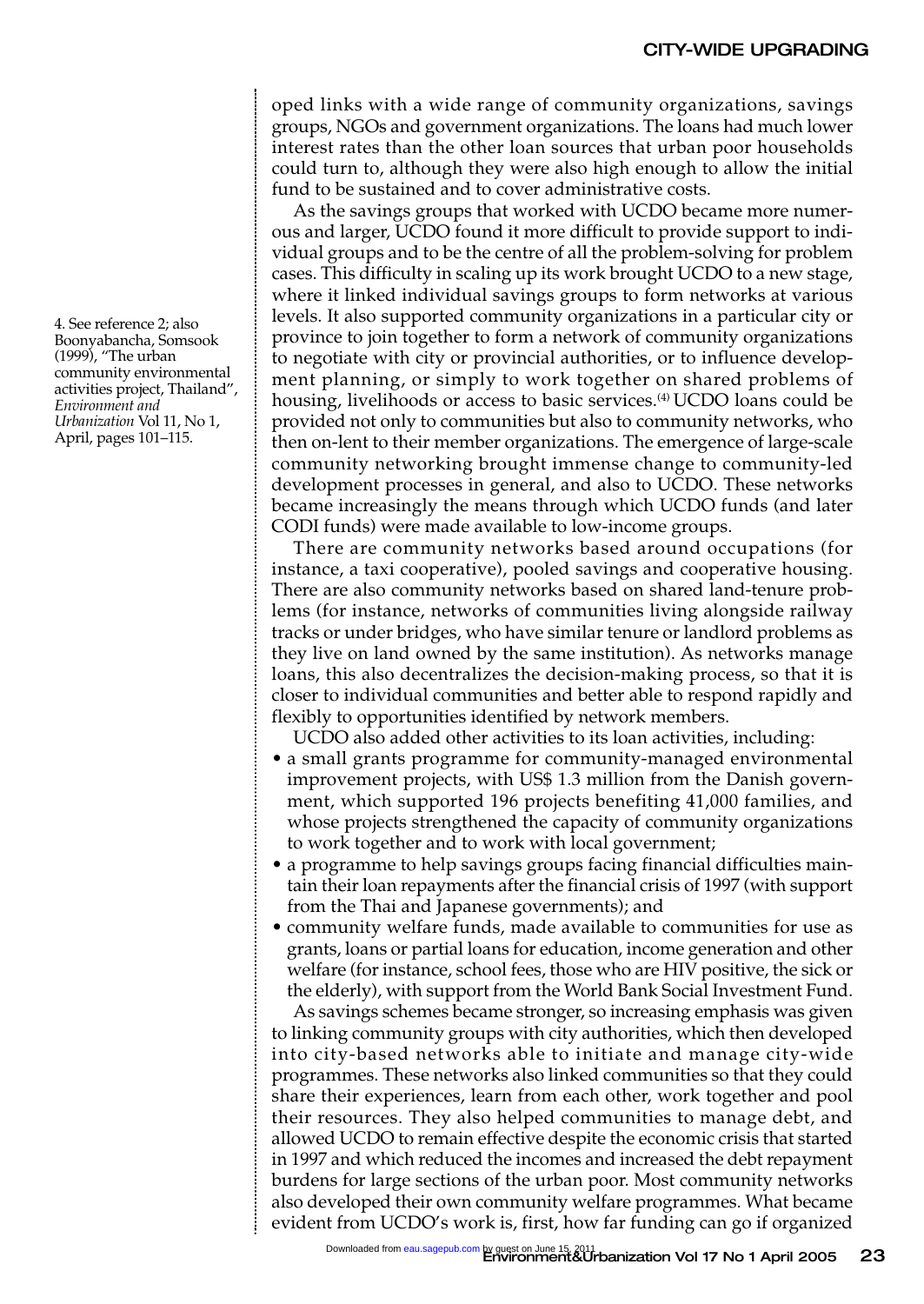and managed by community organizations or networks and, second, how many community-managed activities can achieve cost-recovery.

By 2000, when UCDO's work was integrated into CODI, 950 community savings groups had been established and supported in 53 of Thailand's 75 provinces; housing loans and technical support had been provided to 47 housing projects involving 6,400 households; grants for small improvements in infrastructure and living conditions had been provided in 796 communities, benefiting 68,208 families; and more than 100 community networks had been set up. More than 1 billion baht (around US\$ 25 million) had been provided in loans, and more than half the loans had already been repaid in full. Informal estimates suggest that assets of some 2 billion baht had been generated by the projects. The special fund to help savings groups facing financial difficulties had helped many communities and community networks to manage their debts and continue their development activities.

CODI was set up in 2000 and continued to support the UCDO programmes. But, whereas UCDO had been located within the National Housing Authority, CODI's separate legal standing as an independent public organization provided it with greater possibilities (for instance, being able to apply to the annual government budget for funds), greater flexibility, wider linkages and new possibilities for supporting collaboration between urban and rural groups. The emphasis on supporting community-managed savings and loan groups and community networks remains, but it now covers 30,000 rural community organizations as well as the urban community organizations, and many community networks that CODI supports include both rural and urban community organizations. Like UCDO, CODI also has a board that includes representatives from government and from community organizations.

#### III. BAAN MANKONG/SECURE HOUSING

#### a. The new programme

IN JANUARY 2003, the Thai government announced two new programmes for the urban poor that seek to reach 1 million low-income households within five years. The first is the Baan Mankong ("secure housing") programme, which channels government funds in the form of infrastructure subsidies and housing loans direct to poor communities, which plan and carry out improvements to their housing environment and to basic services. This is implemented by CODI. The second is the Baan Ua Arthorn ("we care") programme, through which the National Housing Authority designs, constructs and sells ready-to-occupy flats and houses at subsidized rates to lower-income households who can afford "rent-to-own" payments of US\$ 25–37 per month.

Baan Mankong was set up to support processes designed and managed by low-income households and their community organizations and networks. These communities and networks work with local governments, professionals, universities and NGOs in their city to survey all poor communities, and then plan an upgrading programme to improve conditions for all these within three to four years. Once the plans have been finalized, CODI channels the infrastructure subsidies and housing loans directly to the communities. These upgrading programmes build on the community-managed programmes that CODI and its predecessor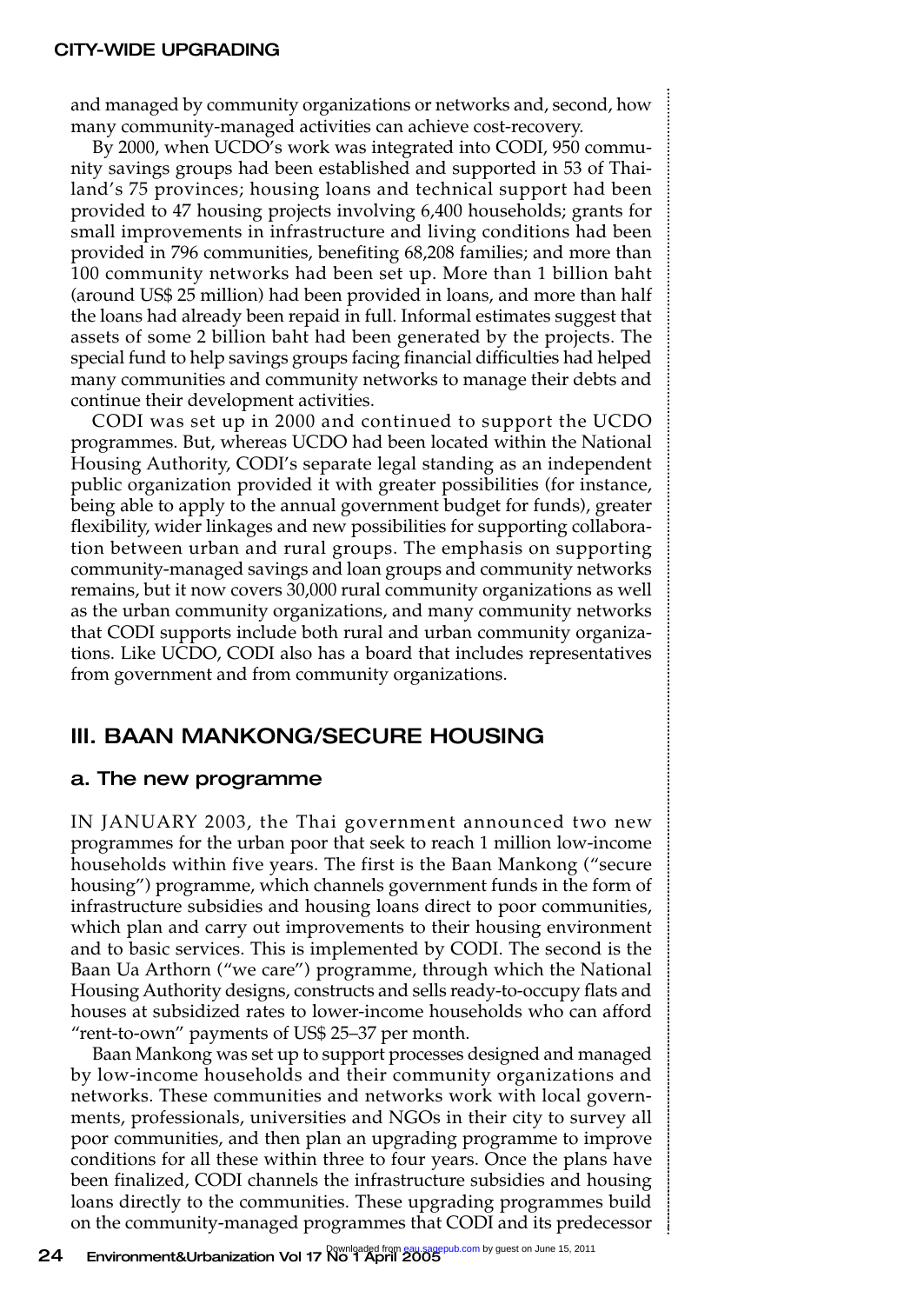UCDO have supported since 1992, and on people's capacity to manage their own needs collectively. They also build on what slum communities have already developed, recognizing the large investments that communities have already made in their homes. Upgrading existing settlements is supported whenever possible; if relocation is necessary, a site is sought close by to minimize the economic and social costs to households.

Baan Mankong has set a target of improving housing, living and tenure security for 300,000 households in 2,000 poor communities in 200 Thai cities within five years. This represents at least half the urban poor communities in Thailand. The programme involves:

- 2003: upgrading ten pilot communities (1,500 units) and preparations in 20 cities;
- 2004: upgrading 174 slum communities (15,000 units) in 42 cities and preparations in 50 more; also support for learning, the demonstration of different options, and developing links between communities and city authorities;
- 2005–2007: upgrading 285,000 units in 200 cities.

This programme imposes as few conditions as possible, in order to give urban poor communities, networks and stakeholders in each city the freedom to design their own programme. The challenge is to support upgrading in ways that allow urban poor communities to lead the process and generate local partnerships, so that the whole city contributes to the solution.

#### b. Methodology

Figure 1 illustrates the process through which a city-wide upgrading/ housing development programme is developed, bringing all actors together. The design of a city-wide upgrading programme, and the city network necessary to implement it, involves certain key steps:

- identifying the stakeholders and explaining the programme;
- organizing network meetings, which may include visits from people in other cities;
- organizing meetings in each urban poor community, involving municipal staff if possible;
- establishing a joint committee to oversee implementation. This includes urban poor community and network leaders and the municipality; also local academics and NGOs. This committee helps to build new relationships of cooperation to integrate urban poor housing into each city's overall development and to create a mechanism for resolving future housing problems;
- conducting a city meeting where the joint committee meets with representatives from all urban poor communities to inform them about the upgrading programme and the preparation process;
- organizing a survey covering all communities to collect information on all households, housing security, land ownership, infrastructure problems, community organizations, savings activities and existing development initiatives. Doing the survey also provides opportunities for people to meet, learn about each others' problems and establish links;
- from the survey, developing a community upgrading plan which covers the whole city;
- (while the above is going on) supporting community collective savings, as these not only mobilize local resources but also strengthen local groups and build collective management skills;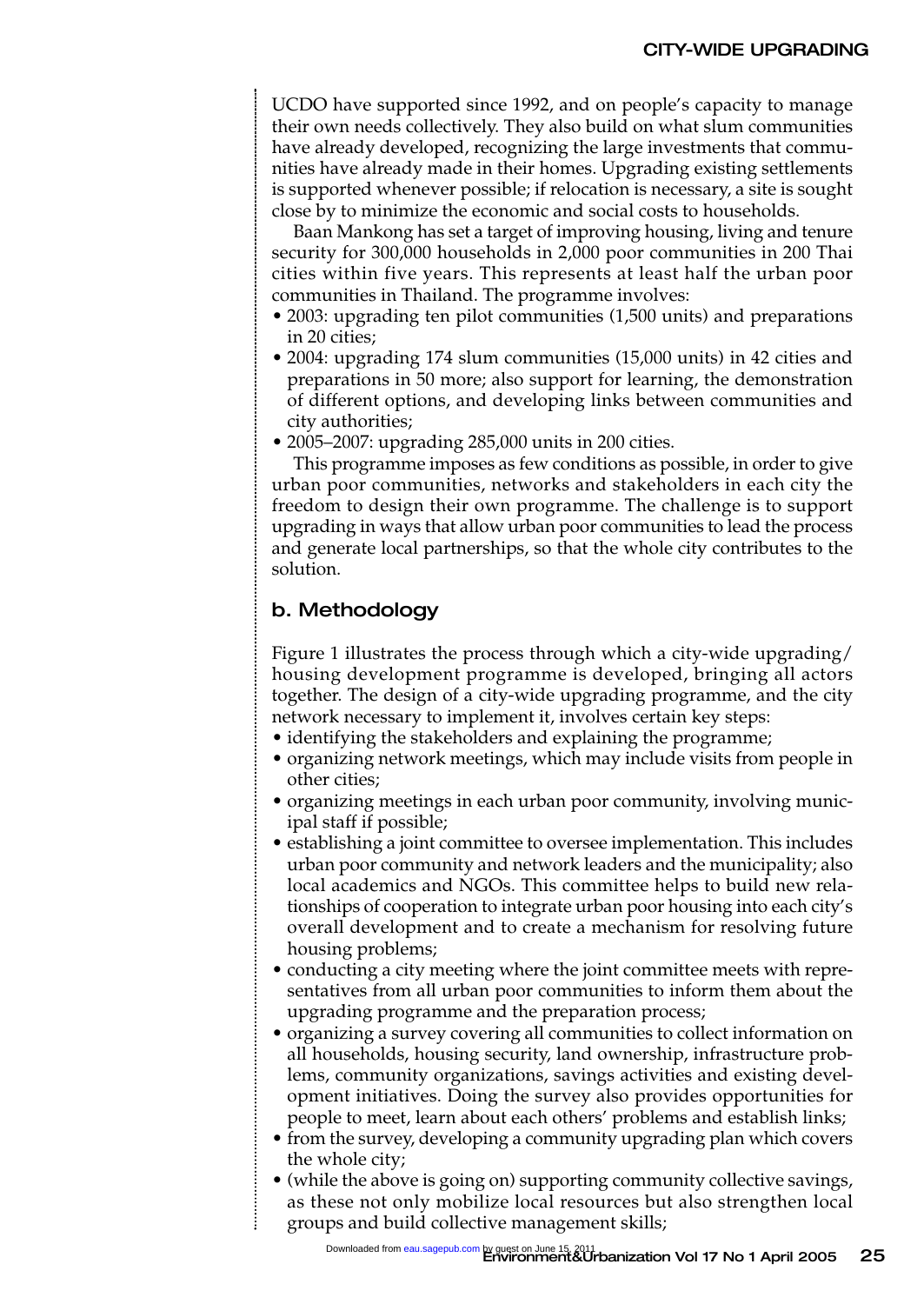

- selecting pilot projects on the basis of need, communities' willingness to try them out and the learning possibilities they provide for those undertaking them, and for the rest of the city, preparing development plans for pilots, starting construction and using implementation sites as learning centres for other communities and actors;
- extending improvement processes to all other communities, including those living outside communities, e.g. the homeless and itinerant workers;
- integrating these upgrading initiatives into city-wide development. This includes coordinating with public and private landowners to provide secure tenure or alternative land for resettlement, integrating community-constructed infrastructure into larger utility grids, and incorporating upgrading with other city development processes;
- building community networks around common land ownership, shared construction, cooperative enterprises, community welfare and collective maintenance of canals;
- creating economic space for the poor (for instance, new markets), or economic opportunities wherever possible within the upgrading process; and
- supporting constant exchange visits between projects, cities and regions for all those involved, including community representatives and local government staff.

Infrastructure subsidies of 25,000 baht (US\$ 625) per family are available for communities upgrading in situ, 45,000 baht (US\$ 1,125) for reblocking and 65,000 baht (US\$ 1,625) for relocating. Families can draw on low-interest loans from either CODI or banks for housing, and there is a grant equal to 5 per cent of the total infrastructure subsidy to help fund the management costs for the local organization or network.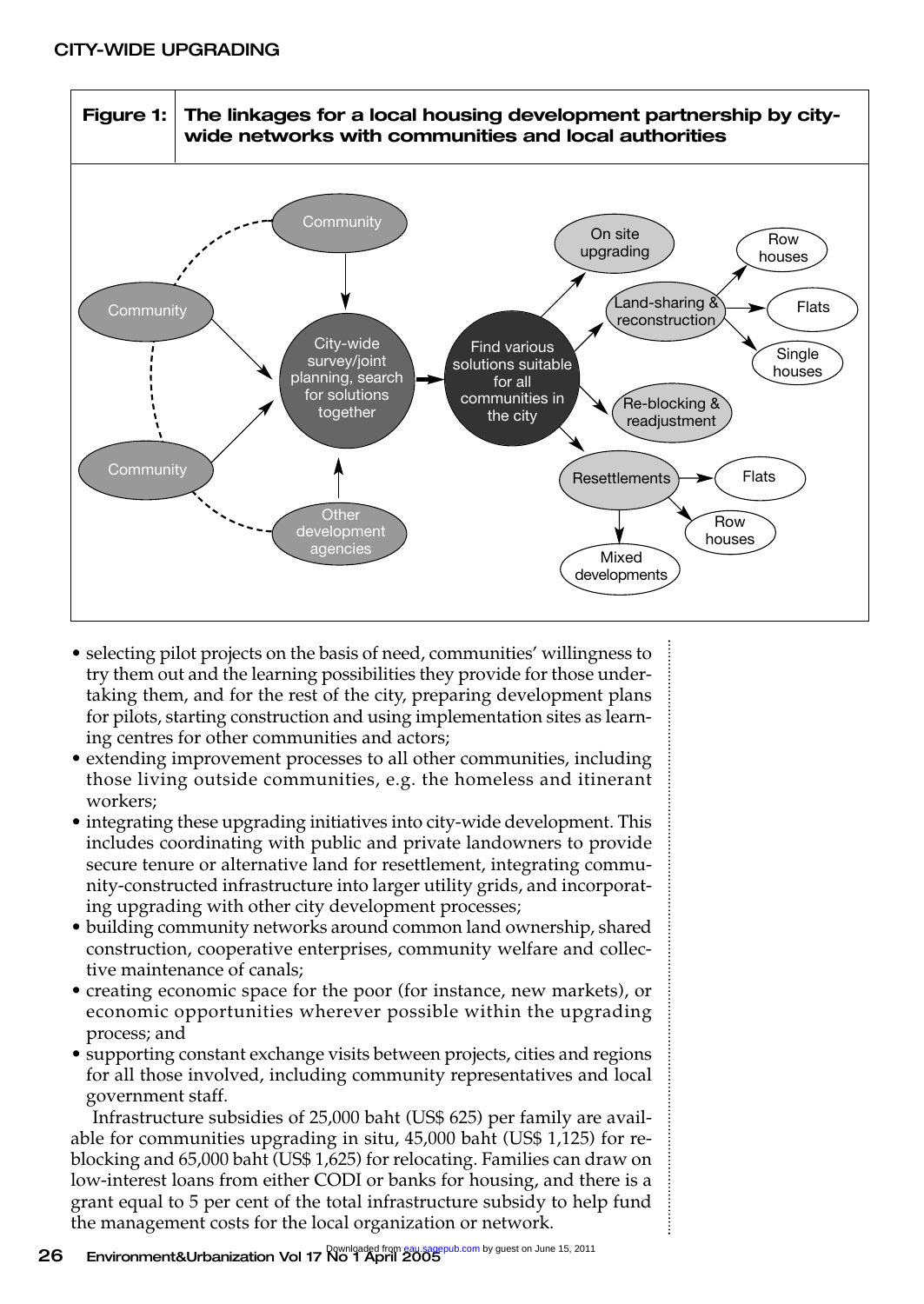#### c. How this differs from conventional approaches

- Urban poor community organizations and their networks are the key actors, and they control the funding and the management. They (rather than contractors) also undertake most of the building, which makes funding go much further and brings in their own contributions.
- It is "demand-driven by communities" rather than supply-driven, as it supports communities who are ready to implement improvement projects and allows a great variety of responses, tailored to each community's needs, priorities and possibilities (for instance, communities choose how to use the infrastructure subsidy).
- The programme does not specify physical outputs, but provides flexible finance to allow community organizations and local partnerships to plan, implement and manage directly. Government agencies are no longer the planners, implementers and construction managers delivering to beneficiaries.
- It promotes more than physical upgrading. As communities design and manage their own physical improvements, this helps stimulate deeper but less tangible changes in social structures, managerial systems and confidence among poor communities. It also changes their relationships with local government and other key actors.
- It helps trigger acceptance of low-income communities as legitimate parts of the city and as partners in the city's larger development process. It works to develop urban poor communities as an integrated part of the city. People plan their upgrading within the city's development framework, so their local housing development plan is integrated within city planning and city development strategies.
- Secure tenure is negotiated in each instance, but locally and this could be through a variety of means such as cooperative land purchase, longterm lease contracts, land swaps or user rights. But in all cases, the emphasis is on communal (rather than individual) tenure.
- Its focus is city-wide development with a commitment to reaching all low-income communities within a three- to four-year period, drawing on local resources.

#### IV. LEARNING FROM PILOT PROJECTS

TO EXPLORE NEW approaches, ten pilot projects were supported initially in communities that had organized themselves, had some experience of working with other organizations, and had families with monthly incomes below 10,000 baht (US\$ 250). All but two were on state land, so implementation was easier. Six of these pilot projects are described here.

#### a. Land purchase and re-blocking

Charoenchai Nimitmai consists of 81 households living on a 0.7 hectare site in Bangkok, and is bound by railway tracks, an expressway and a drainage canal. The households had been renting the land from a private landowner for many years. In 1998, when threatened with eviction, they negotiated to purchase the land for around a quarter of its market value and, after establishing a cooperative, they took a CODI loan to pay for it. To bring down the cost per family, they developed a re-blocking plan that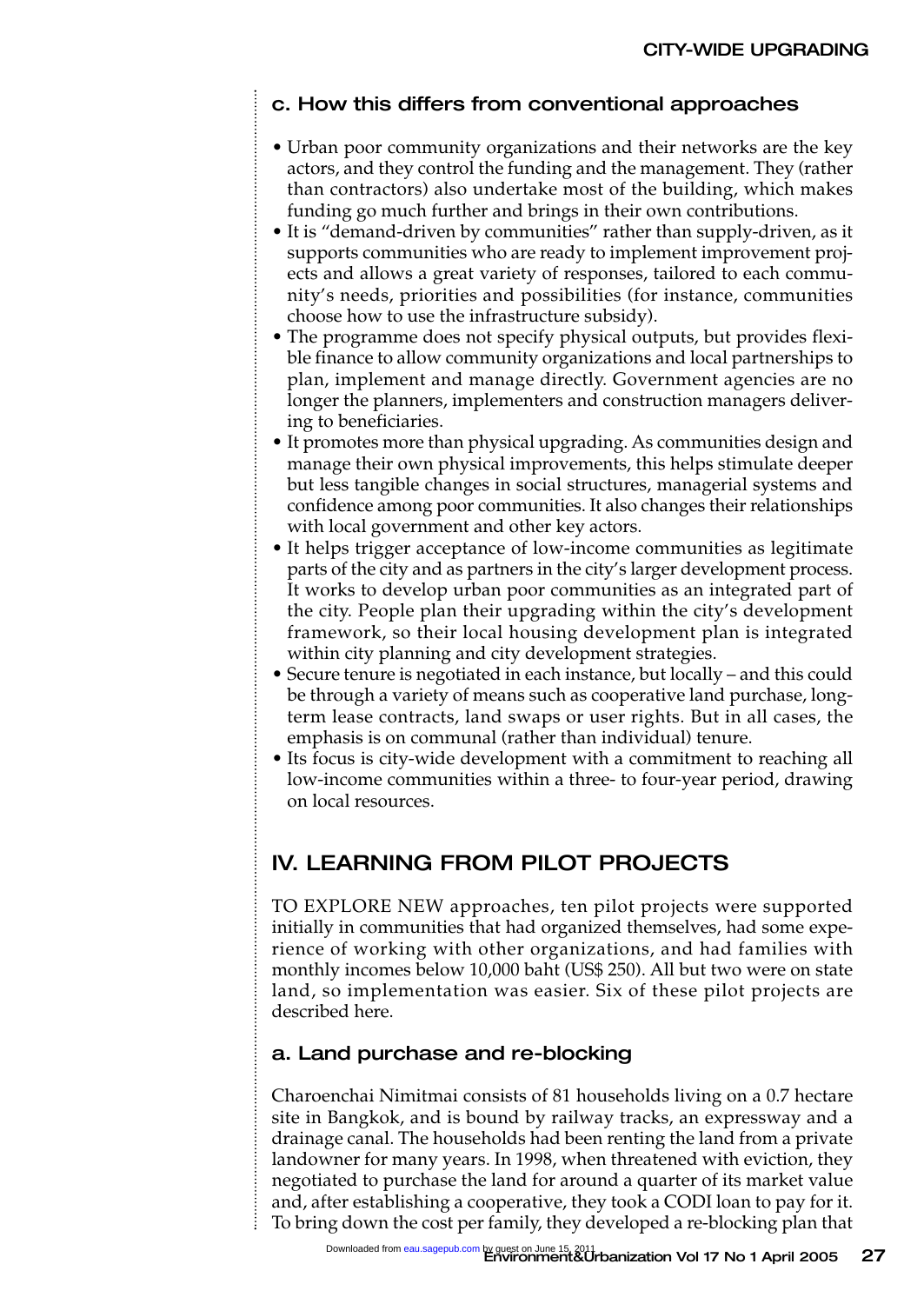#### CITY-WIDE UPGRADING

accommodated some other families who were squatting nearby. All but 15 houses had to be moved to new locations within the site to make way for roads. Many families built their homes using materials from their previous houses, and they are upgrading them gradually. Agreements which the community negotiated with different municipal departments brought individual electricity and water connections and building permits. A contractor was hired for the infrastructure that needed heavy machinery, but the people handled the rest of the construction work themselves, using paid community labour, which cut development costs by 30 per cent. The average cost per household was US\$ 6,683, which included US\$ 500 for infrastructure, US\$ 1,126 for housing and the rest for land purchase. Each household makes repayments of US\$ 27–50 per month.





Photos 1 and 2: Bon Kai before and after reconstruction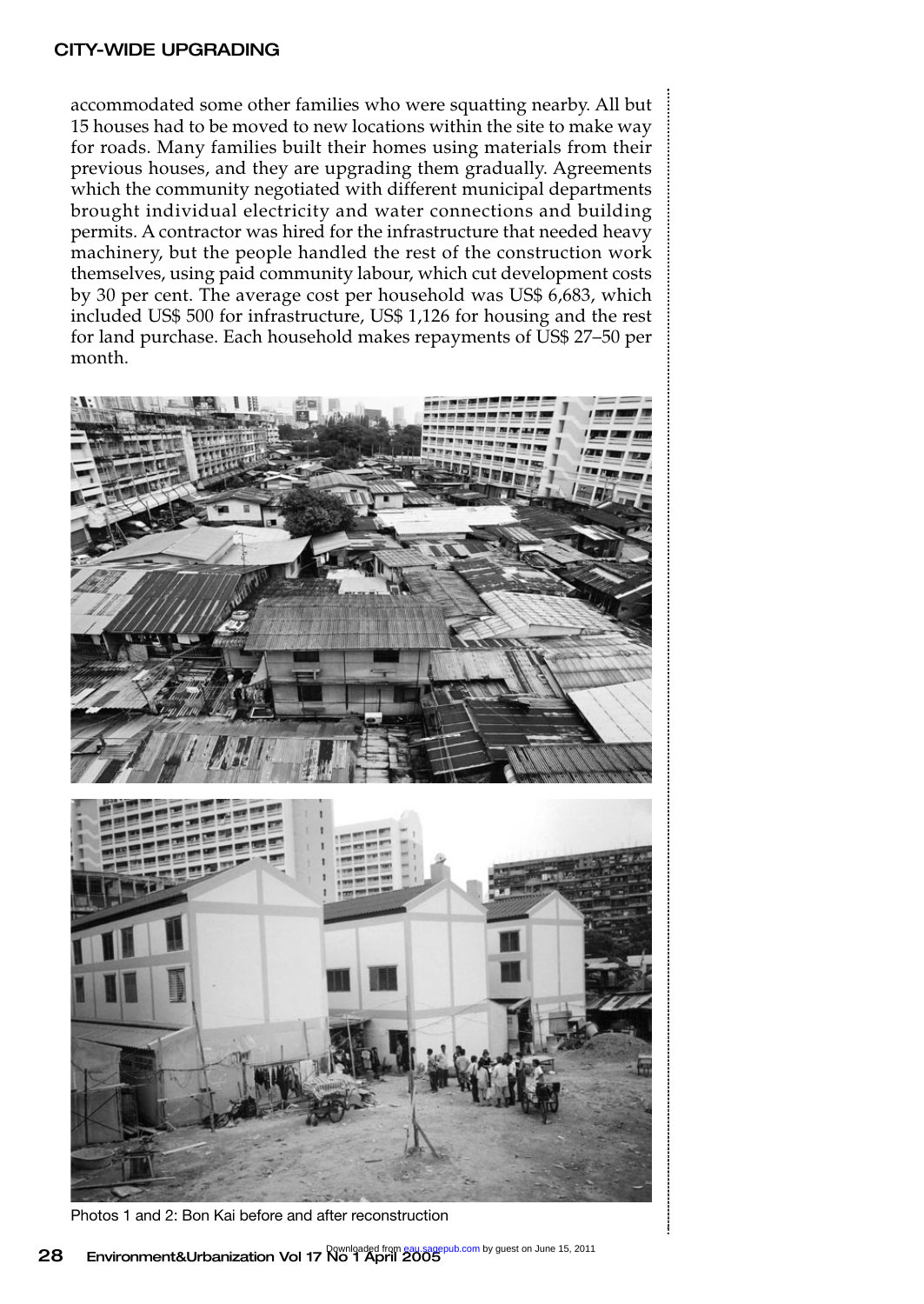#### b. Post-fire reconstruction and a long-term lease

Bon Kai is a long-established squatter community of 566 households living on land owned by the Crown Property Bureau in Klong Toey in central Bangkok. In 2001, a fire destroyed 200 houses and, after forming a cooperative, the community took the opportunity to negotiate a (renewable) 30-year land lease. This was the first case in Thailand of a long-term lease contract for public land being made to a community cooperative (land leases are usually with single households and are short term, so they do not provide secure tenure). The reconstruction was planned in three phases so that no one had to leave the site. In order to accommodate everybody, three-storey row houses are being built, each on plots measuring 24 square metres. The average unit cost (for land, housing and infrastructure) is US\$ 4,901 and households repay US\$ 22–30 per month. The first phase of the project is now complete and was inaugurated by the prime minister in July 2004.

#### c. Relocation to nearby land

Klong Touey Block 7–12 is a long-established squatter settlement, mostly housing port workers, daily labourers and small traders, on land belonging to the Port Authority of Thailand. Over the years, the community members had experienced fires, chemical explosions and many attempts to evict them. Originally consisting of nearly 400 families, the community had dwindled to 49, as some families took compensation and moved away and others moved to National Housing Authority flats or remote resettlement colonies. After 20 years of struggle, the remaining 49 families negotiated a deal that allowed them to develop their own settlement on Port Authority land one kilometre away, with a 30-year lease. The land can accommodate 114 households, and so includes homes for some renters and some who had already been evicted. The average unit cost (for land, housing and infrastructure) is US\$ 9,039.

#### d. Scaling up pilot projects

In the Ramkhamhaeng area of Bangkok, two initial pilot projects sparked off a larger development process that involved seven other nearby communities. The first was a squatter community of 124 families occupying 0.8 hectares of Crown Property Bureau land, who negotiated a 30-year lease after forming a cooperative, and developed a new layout plan with architects for two-storey houses. The second project involved 34 families living on a marshy 0.8-hectare site also belonging to the Crown Property Bureau. They planned to build their own homes on this site but found that the landfill costs were too high. Seven other communities decided to join these two schemes and, working with the Crown Property Bureau, they are now preparing a master redevelopment plan that will provide for over 1,000 households on 40 hectares. This will create new residential areas, linked to markets and parks, and will involve re-blocking in some areas and nearby relocation in others. Everyone will remain in the area, with long-term leases obtained through community cooperatives.

#### e. Land sharing

The canal-side community of Klong Lumnoon was formed 20 years ago, when this was an isolated site. By 1997, the area was becoming gentrified,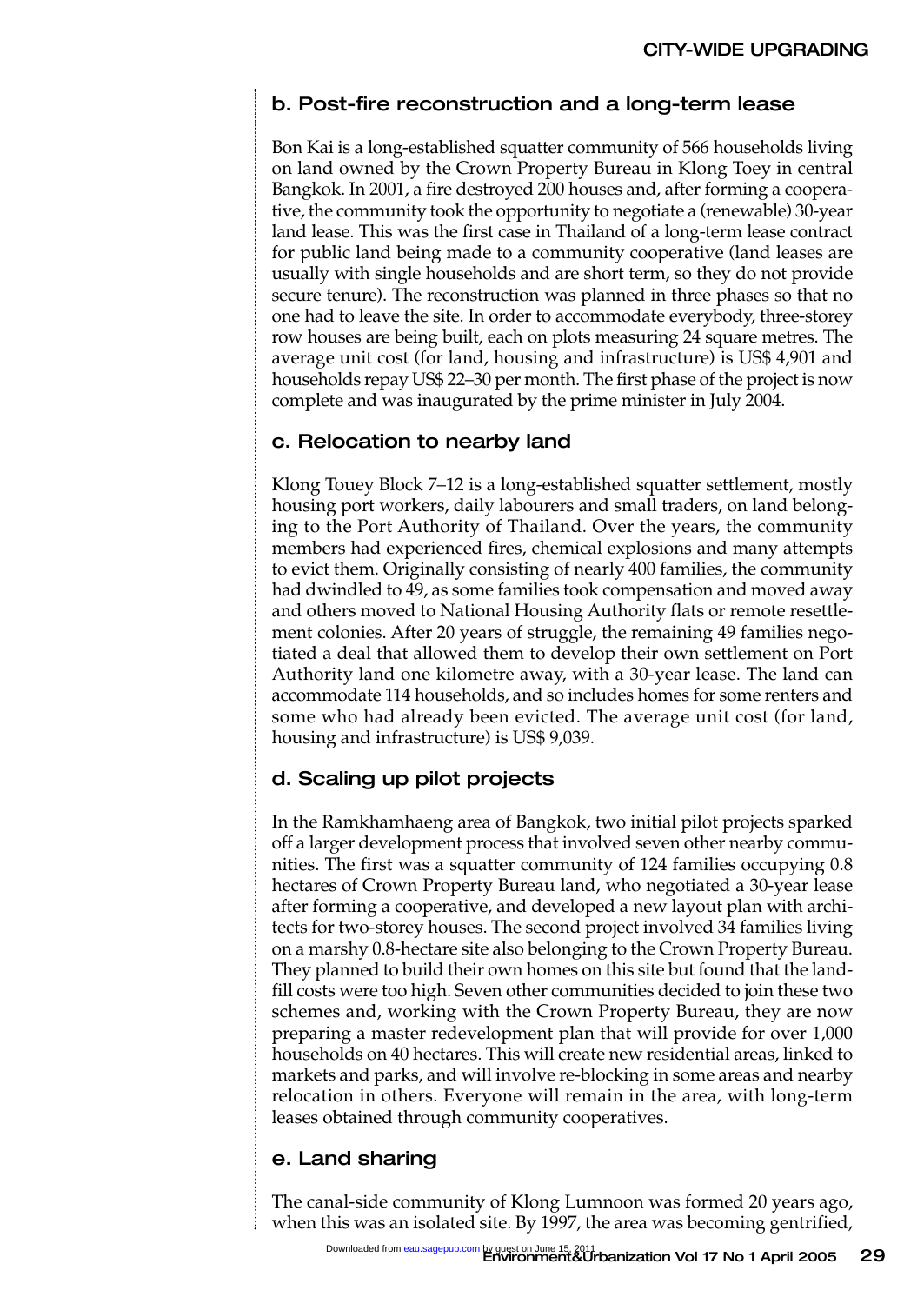#### CITY-WIDE UPGRADING

and the landowner decided to evict the people to develop the land commercially. Some households accepted cash compensation and moved away, but 49 families who worked nearby refused to go. After a long struggle, they convinced the landowner to sell them a small portion of the land at below market rates, in exchange for vacating the rest. After registering as a cooperative, the community took a loan from CODI to buy the land, and worked with young architects to develop a plan for 49 houses and space for a community centre. The average unit cost (for housing, infrastructure and land) is US\$ 7,740.





Photos 3 and 4: Klong Lumnoon, before land-sharing and during upgrading

#### f. The relocation of mini squatters and a long-term lease

Boon Kook is a new settlement in a central area of the northern Thai city of Uttaradit, where 124 households that had been living in many "mini" squatter settlements are being re-housed. To resettle these households (which were identified by the community network in their city-wide survey), the municipality agreed to purchase a 1.6-hectare site and grant is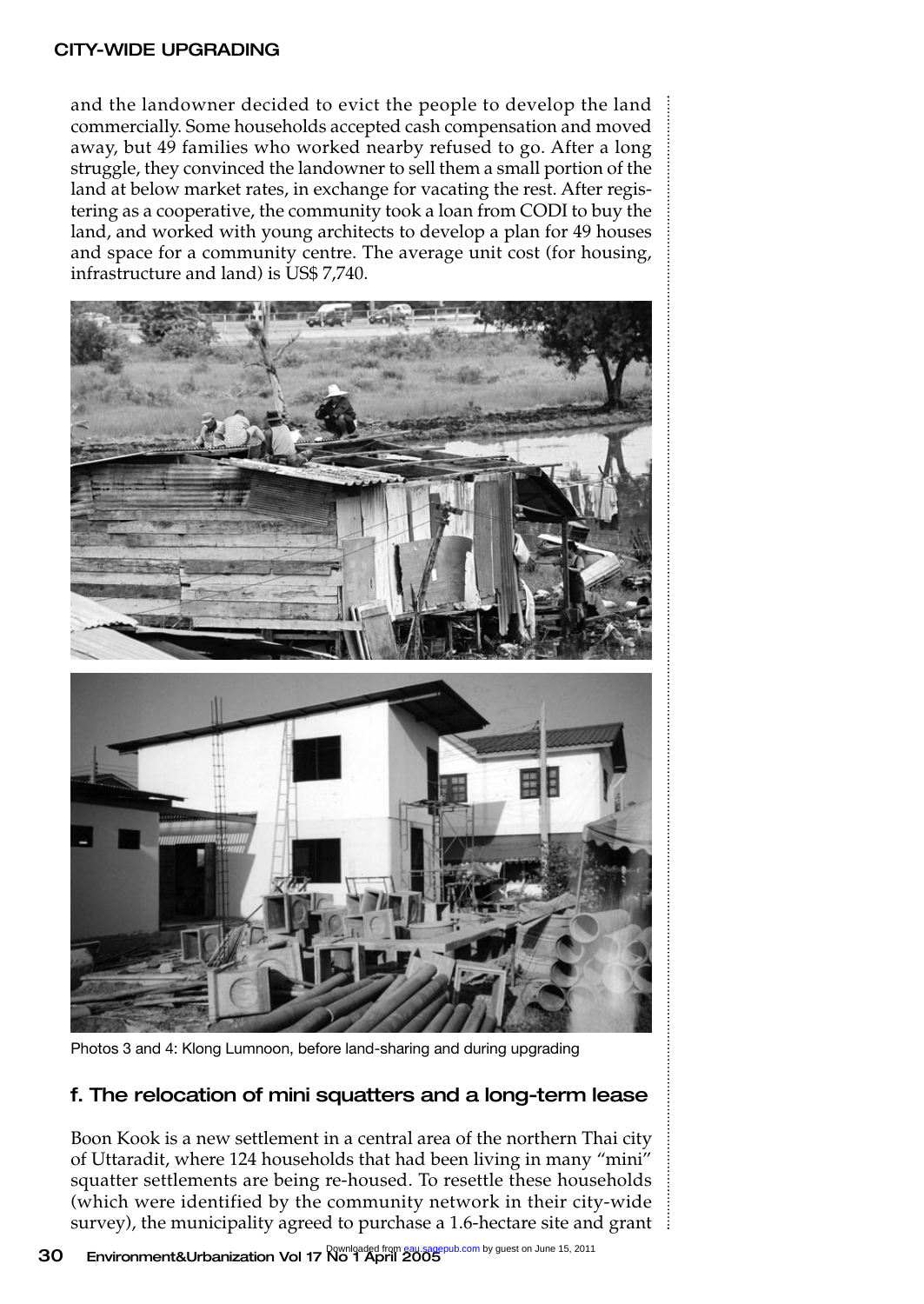the inhabitants a 30-year lease. The community network helped start daily savings schemes among the inhabitants, CODI provided housing loans to families that needed them, and the National Housing Authority provided the infrastructure. Row housing is being built and the average unit cost (for housing, infrastructure and land) is US\$ 6,415. The unit cost of the houses varies between US\$ 750 and 3,750, with repayments of US\$ 5.00–22.50 per month. The settlement also includes five collective housing units for the elderly, the poorest and physically disabled members of the community.

#### V. SUPPORTING DECENTRALIZED ACTIONS WITHIN CITIES

MOST CITIZENS STILL think that the municipality should manage the city – but city authorities do not have much power and governance systems need to be opened up so that citizens feel that it is their city and that they are part of the development. Responsibility for different aspects of city management can be decentralized to communities – for instance, for public parks and markets, maintenance of drainage canals, solid waste collection and recycling, and community welfare programmes. Opening up more room for people to become involved in such tasks is the new frontier for urban management – and real decentralization. Upgrading is a powerful way to spark off this kind of decentralization. When lowincome households and their community organizations do the upgrading, and their work is accepted by other city actors, this enhances their status within the city as key partners in solving city-wide problems.

Six techniques are being used for scaling up the Baan Mankong upgrading process, in order to reach the ambitious five-year target:<sup>(5)</sup>

- **pilot projects** (such as those described above) are organized in as many cities as possible, to get things going, to generate excitement and to demonstrate that community-driven upgrading can work. These pilots become examples of how upgrading can be done, and are much visited by other community organizations and city government officials;
- **learning centres**: 12 cities with strong upgrading processes have been designated as learning centres for other towns and cities in their regions;
- **big events**: when an upgrading process is launched or a project inaugurated, people from neighbouring cities are invited to see what is happening and what is possible, turning each city's milestone into a mass learning opportunity;
- **exchanges**: between communities, pilot projects, cities and regions involving community representatives, officials, NGOs and academics;
- **sub-contracting**: CODI sub-contracts most of the support and coordination work to partners in cities; and
- **constant meetings**, at all levels, including regular meetings between Baan Mankong staff and sub-contracting partners. Within each city, the following steps are taken:
- coordinated setting up of a local working group or committee involving various partners;
- a community survey;
- city-wide planning covering all communities at different stages of improvement;
- first-year implementation: getting the training cases together and learning the process of upgrading;

5. These are also techniques widely used by other organizations and federations of the urban poor – see *Environment and Urbanization* Vol 13, No 2, (2001); also Patel, Sheela (2004), "Tools and methods for empowerment developed by slum dwellers' federations in India", *Participatory Learning and Action* 50, IIED, London.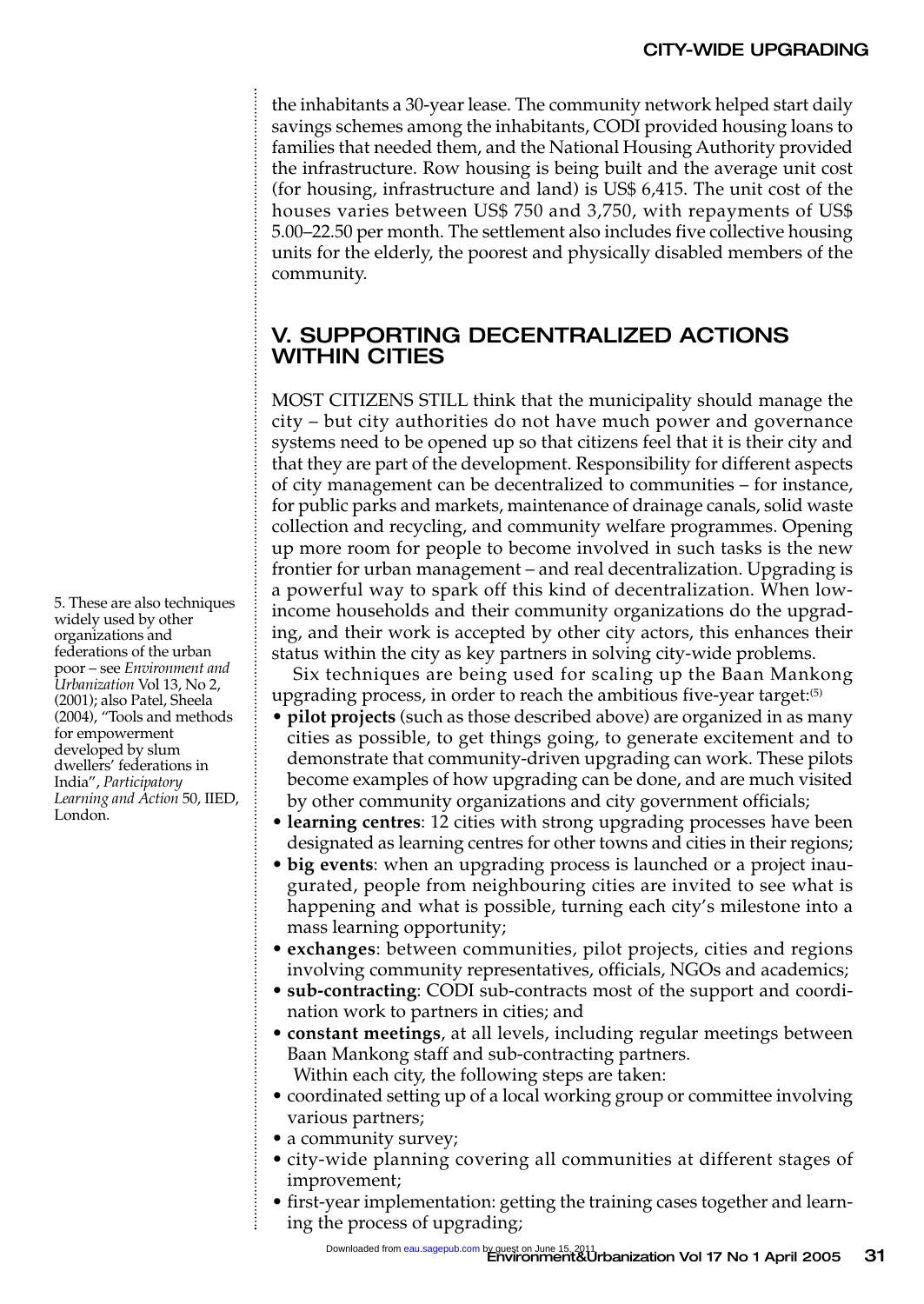

- managing knowledge, making handbooks;
- reviewing what has been learnt;
- expanding to second and third years; and
- exchange visits and meetings, and learning shared between groups.

City-wide processes are now underway in many cities – and the form this takes is illustrated in Figure 2. For instance, in the city of Uttaradit, it started with a survey that mapped all the slums and small pockets of squatters, identified the landowners, and established which slums could remain and which needed to relocate. This helped link community organizations, and initiated the building of a community network, supported by young architects, a group of monks and the mayor. Looking at the whole city, they sought to find housing solutions for 1,000 families with the most serious housing problems within the existing city fabric. They used a range of techniques – land-sharing in one area, re-blocking in another, as well as in situ upgrading and relocation. Solutions included the Boon Kook programme described above, which is providing homes for 124 households that previously had lived in "mini" squatter settlements. Their city-wide housing plan became the basis for the city upgrading programme under Baan Mankong, and it includes infrastructure improvement, urban regeneration, canal cleaning, wasteland reclamation and park development.

In Bangkok, 1,200 urban poor settlements house almost one-third of Thailand's urban poor. In order to make Baan Mankong manageable at this scale, each of the city's 50 districts (*khets*) is being regarded as a city, and so each is doing its own survey, forming its own joint committee with all key actors, and developing its own three-year district-wide upgrading programme.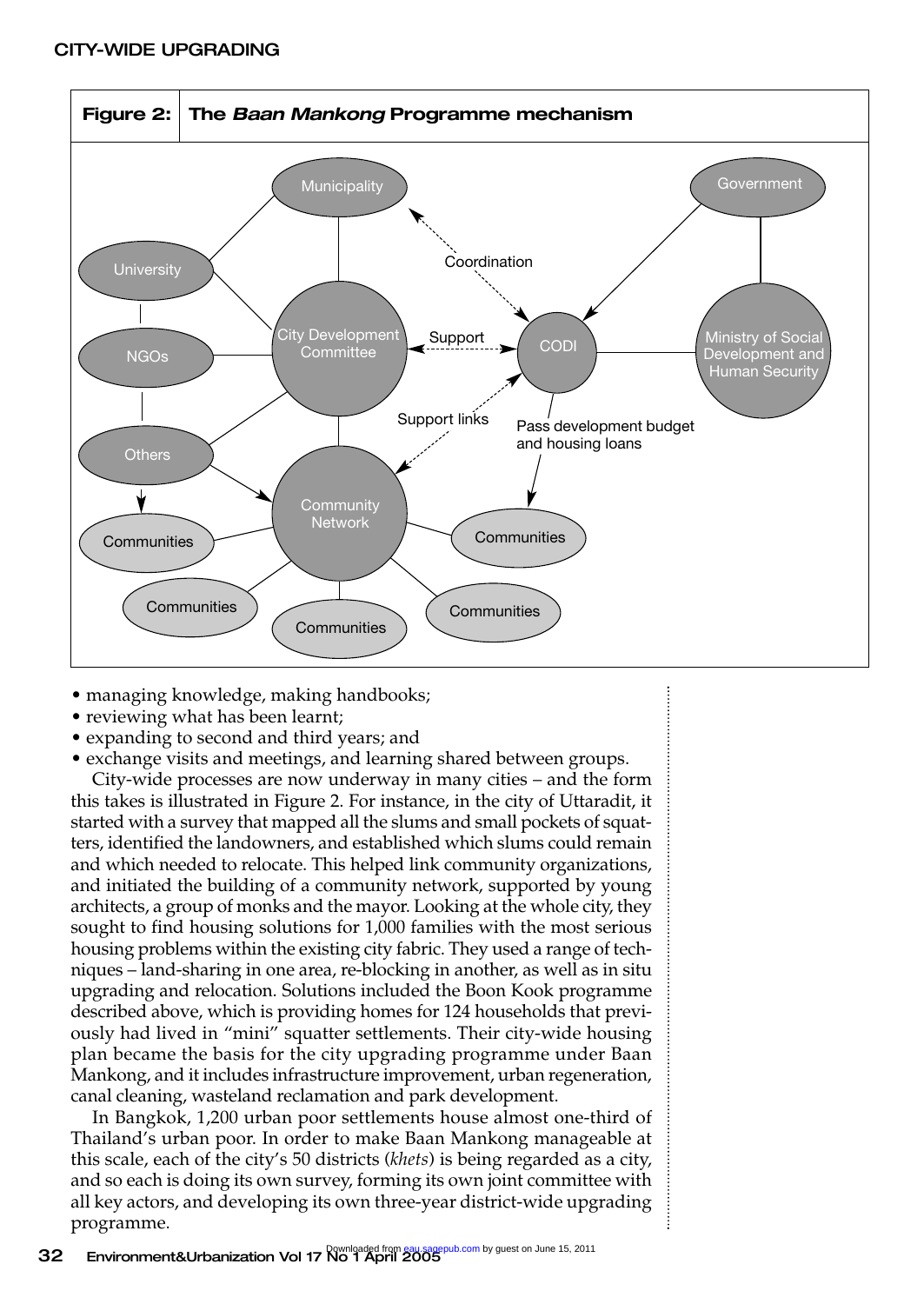

In Khon Kaen, 69 poor communities were identified and the 50 poorest are being improved between 2004 and 2006. Some of the poorest and most insecure are situated alongside the railway tracks; some will relocate to nearby land (mostly those living closest to the tracks) but most will stay and be upgraded and obtain leases.

In Korat, a network of 25 communities is working with NGOs, the municipality and the university on a three-year upgrading programme that will reach 52 settlements with 9,880 households (Figure 3).

In Ayutthaya, Thailand's old capital city and a world heritage site, the community network has surveyed and mapped all informal settlements. These totalled 53, consisting of 6,611 households, most of which are situated within the historic areas. The community network then organized a seminar with the city authorities, where survey information was presented. This showed that it would be possible to improve conditions in their settlements, bring in basic services, construct proper houses and shift the settlements a little to allow the monuments to be rehabilitated. Some pilots are under way to show that poor communities and historic monuments can be good neighbours.

#### VI. WHAT HAS BEEN ACHIEVED TO DATE

THE TABLES BELOW show the progress achieved up to December 2004. Initiatives are underway in 175 communities, involving more than 14,600 households (Table 1).

As noted above, upgrading existing settlements in the same place is supported whenever possible, as this avoids disruption to households' employment and income-earning activities and to their social networks.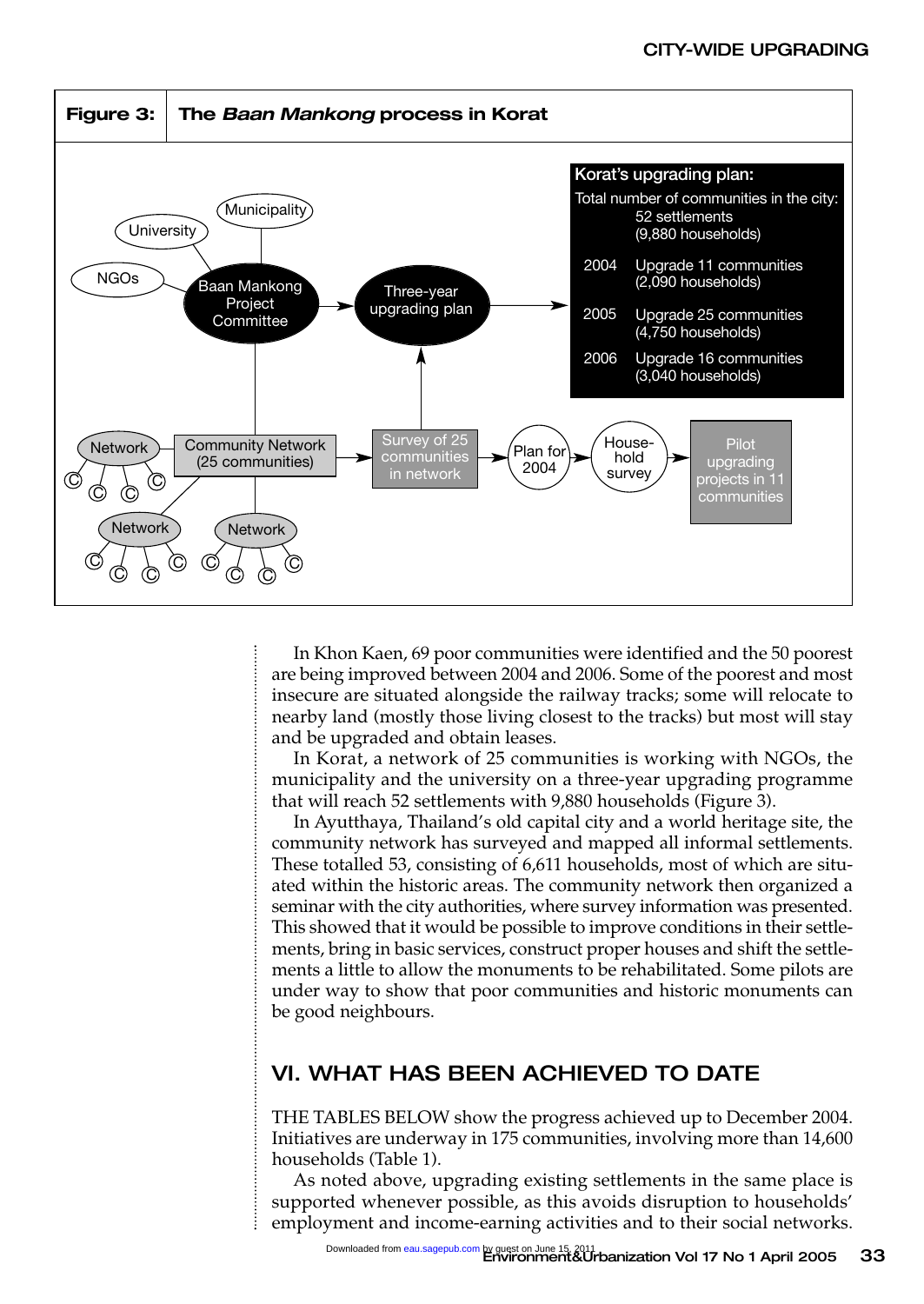If relocation is necessary, a site is sought close by to minimize these economic and social costs.

Table 2 shows the different kinds of projects supported – with more than three-quarters of them involving upgrading in situ and only 9 per cent requiring nearby relocation.

Table 3 shows the kinds of land tenure that the projects achieved. Overall, long-term land tenure security was provided to over 12,000 families (84 per cent of the total).

| Table 1:                                                     | Progress for Baan Mankong, January 2003 to December 2004 |                         |  |  |  |
|--------------------------------------------------------------|----------------------------------------------------------|-------------------------|--|--|--|
|                                                              | Total number of projects approved                        | 137                     |  |  |  |
| Number of districts/cities where the programme is under way  |                                                          | 20 districts in Bangkok |  |  |  |
|                                                              |                                                          | 86 cities/53 provinces  |  |  |  |
| Number of districts/cities where projects have been approved |                                                          | 17 districts in Bangkok |  |  |  |
|                                                              |                                                          | 42 cities/34 provinces  |  |  |  |
| Number of communities involved                               |                                                          | 175                     |  |  |  |
| Number of families/households                                |                                                          | 14.642                  |  |  |  |
| Total budget approved:                                       |                                                          |                         |  |  |  |
| grants for upgrading                                         |                                                          | US\$ 10.8 million       |  |  |  |
| loans for housing                                            |                                                          | US\$ 10.2 million       |  |  |  |

|                            | Table 2: Types of project supported by Baan Mankong |                       |                           |  |  |  |
|----------------------------|-----------------------------------------------------|-----------------------|---------------------------|--|--|--|
|                            | Number of<br>projects                               | Number of<br>families | Percentage<br>of families |  |  |  |
| Onsite – upgrading         | 54                                                  | 6.116                 | 39.6                      |  |  |  |
| Re-blocking                | 18                                                  | 3,125                 | 23.8                      |  |  |  |
| Reconstruction             | 4                                                   | 828                   | 6.3                       |  |  |  |
| Reconstruction after fire  | 6                                                   | 685                   | 5.2                       |  |  |  |
| Land-sharing               | 5                                                   | 528                   | 1.8                       |  |  |  |
| Nearby relocation          | 18                                                  | 1,520                 | 9.3                       |  |  |  |
| Relocation                 | 30                                                  | 1,763                 | 13.4                      |  |  |  |
| Shelter house for homeless | 2                                                   | 77                    | 0.6                       |  |  |  |
| Total                      | 137                                                 | 14,642                | 100                       |  |  |  |

|                                                      | Table 3: The kinds of land tenure security improvement achieved by the<br>projects |                       |                       |                           |  |
|------------------------------------------------------|------------------------------------------------------------------------------------|-----------------------|-----------------------|---------------------------|--|
|                                                      |                                                                                    | Number of<br>projects | Number of<br>families | Percentage<br>of families |  |
| Cooperative ownership (with title)                   |                                                                                    | 40                    | 3.288                 | 22.4                      |  |
| Individual ownership (with title)                    |                                                                                    | 2                     | 174                   | 1.2                       |  |
| Long-term lease to community                         |                                                                                    | 59                    | 7.996                 | 54.6                      |  |
| Individual leasehold                                 |                                                                                    | 9                     | 860                   | 5.9                       |  |
| Short-term lease to community<br>(less than 5 years) |                                                                                    | $\overline{2}$        | 227                   | 1.6                       |  |
| Permission to use land                               |                                                                                    | 25                    | 2.097                 | 14.3                      |  |
| Total                                                |                                                                                    | 137                   | 14.642                | 100                       |  |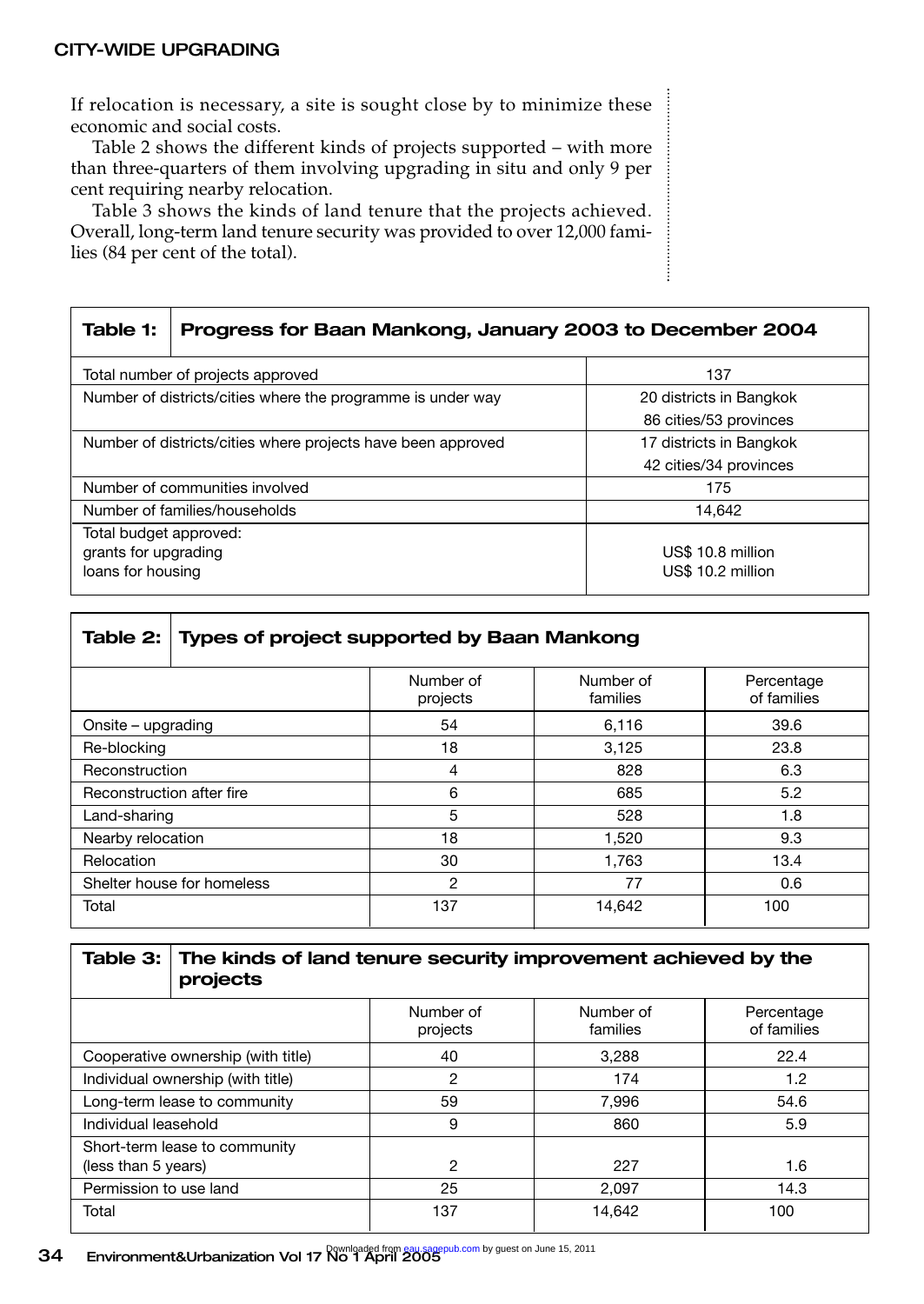6. The text from this point on is drawn from an interview with Somsook Boonyabancha.

#### VII. WHAT HAS BEEN LEARNED?<sup>(6)</sup>

*THE IMPORTANCE OF city-wide programmes in which urban poor organizations are fully involved*. The city-wide scale that Baan Mankong supports is critical for the new kind of slum upgrading – by people. Working on a city-wide scale suddenly makes apparent the differences between all the slums within the same constituency. And if this is done properly, people start to understand these differences – for instance, differences in land ownership and in legal status, differences in the availability of infrastructure and in housing and environmental conditions, differences in people, and differences in degrees of vulnerability.

If the process is managed properly, suddenly all of these differences become a kind of university, where people learn about their own city. But how do people in poor communities learn? They learn by comparing with that which they know well: I live like this, why do you live like that? Why is your settlement this way, when our community is not? Why is our community different from the others? Suddenly the processes described above, of city-wide discussions and surveys, spark off the question "why?" And this is important learning – learning in ways that make sense to the inhabitants of low-income communities. They do not learn in the same way that middle-class professionals do; they learn by seeing differences with their own eyes, and then comparing the conditions which make those differences. They develop an understanding of what structures the city, which explains the different groups, the different conditions and the different forces at work that create those different conditions.

And when they begin to understand this, in the place where they live, it is empowering. It is empowerment by knowing. When people don't have this understanding, it makes them vulnerable, weak, easy for outside professionals or institutions to push them around. If some outsider tells you something, you often believe it. If some NGO tells you, "You have rights!" you believe them and parrot back, "Oh, yes, I have rights!" But this is not coming from your own understanding. But by being involved in processes that look at the whole city – all the communities in the city – and looking at the differences between them, you start understanding the causes and the reasons why it is like that. Why the people living along the railway tracks are considered squatters. Why the people living on private land have these problems, and those living on Crown Property land have different problems.

*The importance of horizontal linkages between peer groups in the city***.** When urban poor communities have the possibility of looking at the whole city, in its entirety, they suddenly find they have many friends. They are no longer isolated within their individual settlement – they have allies, friends with similar difficulties, similar fates, similar ways of doing things. Linkages start forming between peer groups within a city that can become extremely powerful. There is now a large network from which to learn and from which to draw support. They are not only one community – suddenly they are one of 30 communities in the same city.

This is the way to bring communities into an understanding of structure. And into a process of making structural changes – by learning, by forging new friendships, by actually working together on concrete actions, and by starting to mobilize certain kinds of change, driven by different kinds of groupings of communities working together.

*The process of choosing the pilot upgrading projects in a city must belong to the urban poor groups and their organizations and networks*. As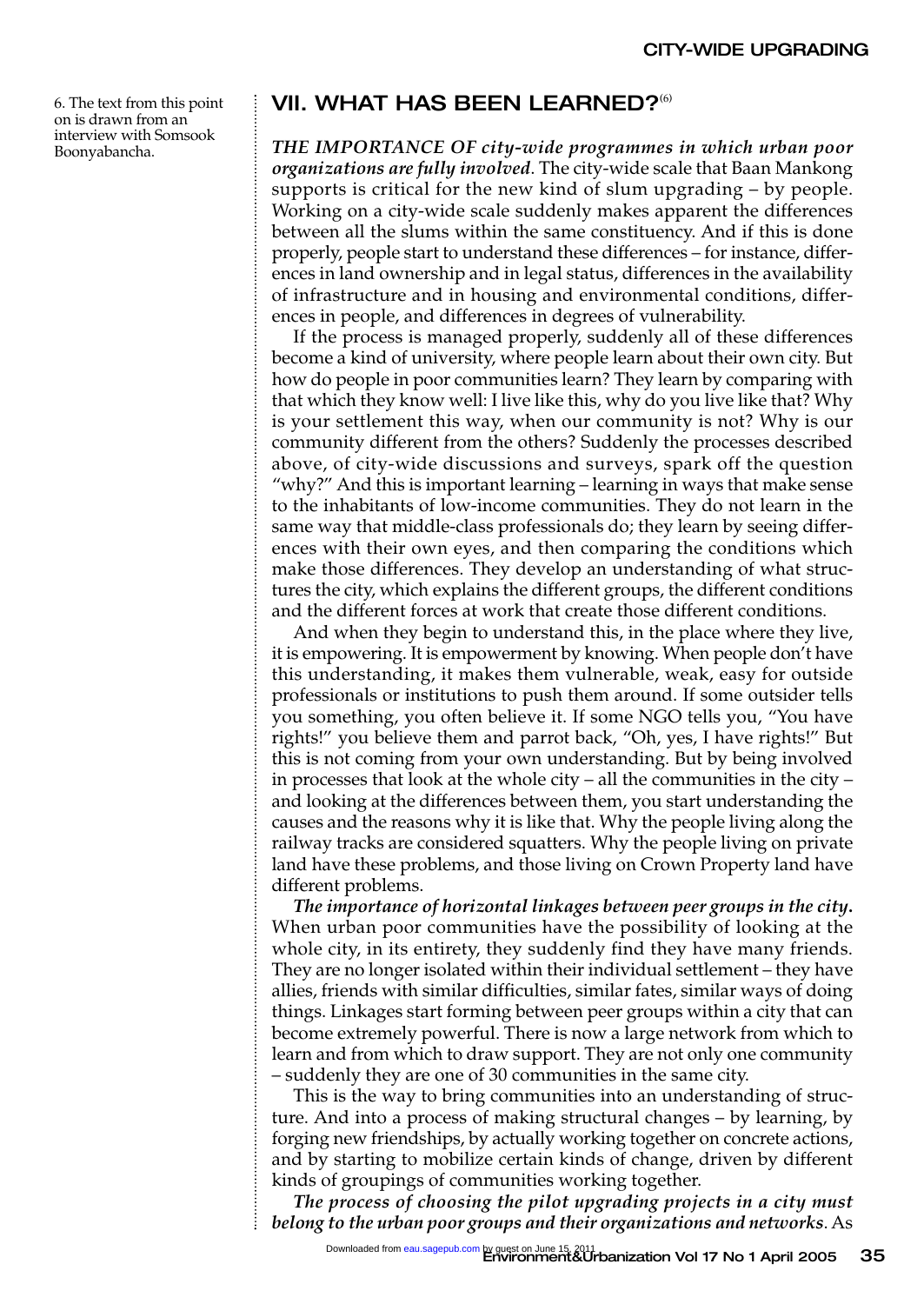#### CITY-WIDE UPGRADING

city-wide discussions develop, involving all stakeholders, and city-wide surveys are developed, there comes the point of choosing where to start – and which communities to select for pilot upgrading projects in the city. The pilot projects are extremely important because urban poor groups and everyone in the city need to see something tangible together – some change which they can see with their own eyes, and which shows concretely that this is possible. When they come together to discuss and then select one or two pilot communities in which to start the upgrading process, the issue of which community is chosen is not so important. Some cities choose the more difficult communities to start with, some cities choose the easiest, while others choose to start with communities facing eviction. The communities in different cities choose their pilots according to all sorts of criteria. The important issue here is that the group understands the reasons for choosing the pilot project – or projects. Some cities are opting to start with only one pilot project, while others are starting with two or three. In the case of Ayutthaya, for example, they chose to begin with three pilot projects, each meeting a different criterion and each offering a chance to learn about upgrading in a different situation. This is an important change: people from all the urban poor communities know why these pilots have been chosen, and that the power of selection is with them. Although there may have been 30 or 40 communities coming together to decide, each of these communities knows that it is part of that discussion, which is open to all. And then after selecting the pilots, everyone can also be involved in helping to shape those pilot projects, change them, and see the upgrading process happening in front of them. They are part of it, even if it might not have been their community that became the pilot for upgrading.

*The importance of learning by seeing change being made by urban poor groups themselves in the pilot projects*. All urban poor communities watch these initial pilot projects being developed, and so see with their own eyes the gradual changes that come about in these pilot communities. As they observe these transformations, they also begin to look at their own situation in a new way, and begin seeing their own settlement as a place where change is also possible. And so they start preparing themselves, and making changes. Why don't we start a savings group? Why don't we make a survey? Why can't we make walkways here also?

When a city with 20 communities, for example, starts with upgrading pilots in two communities, the other 18 will see those two communities as the leaders, the path-breakers, the vanguard. This is how all the communities get pulled into the upgrading direction – nobody has to push them! It happens almost automatically.

The first pilots are powerful examples for all urban poor communities because they are being undertaken by their peers. It is not someone coming in and teaching them how to upgrade, it's not some "best practice" project in a brochure being shown around. All the work is being done by people who are also poor. And because it is their peers doing the work, other urban poor communities can really believe that if they can do it, so can we.

*How not to manage the selection of pilot projects*. It does not work well when the pilot projects are chosen by outsiders, by NGOs or by development workers. There have been problems with the ways in which pilot projects have been selected in some areas, where an NGO has a network of several cities. Here, when the NGO goes into a city, it may explore, perhaps do a survey with the people, but then choose three or four of the most difficult communities in that city to be the Baan Mankong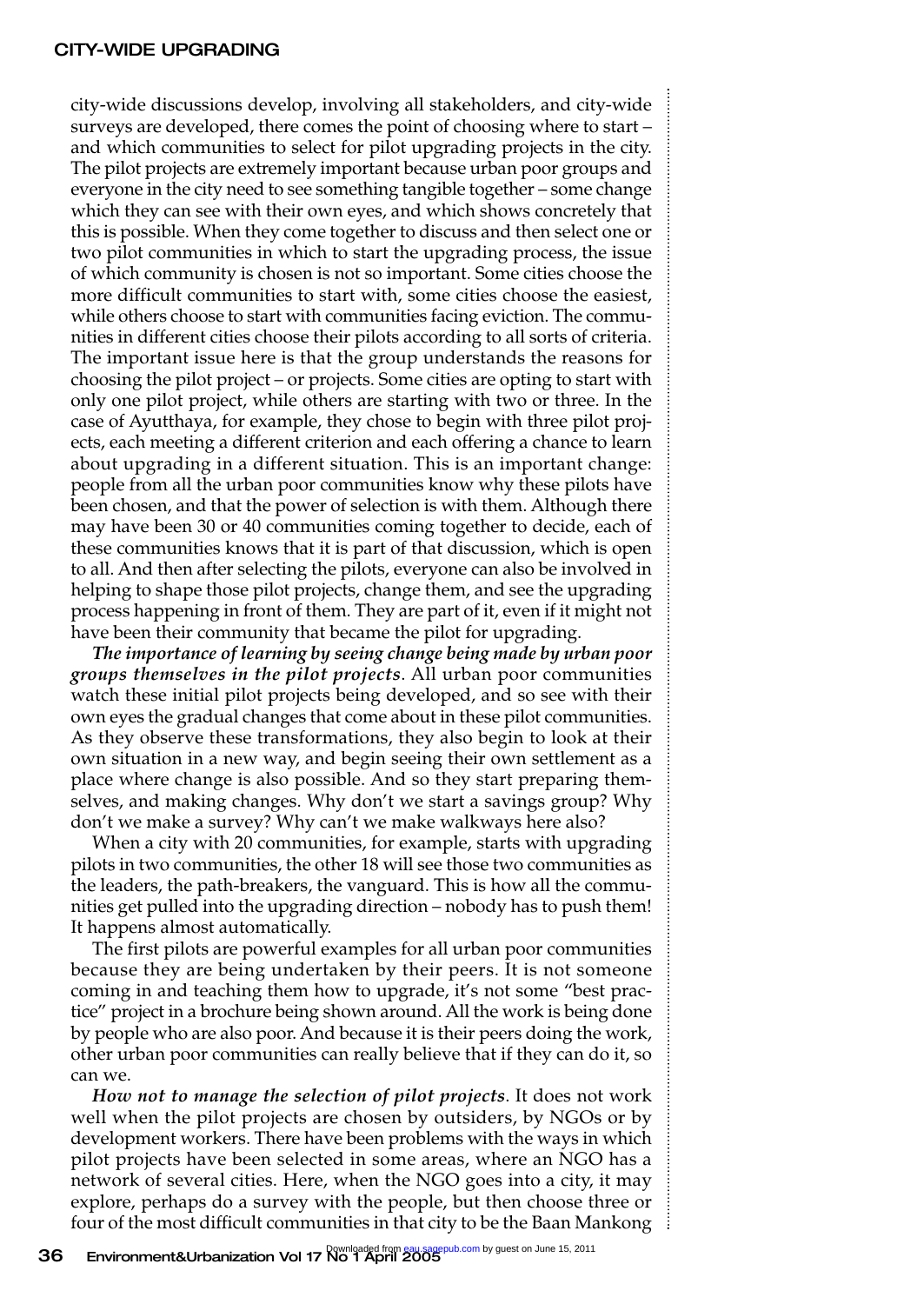pilot projects, and then link those three communities into a network. In one city, for example, they chose pilot communities that had invaded land around the national historic sites. The Fine Arts Department, the tourism lobby, the city government and the conservationists were not too comfortable. And they started pushing for the upgrading, which immediately became difficult, because they had chosen the most difficult community – difficult in terms of, for instance, different groups' conflicting agendas and complex tenure problems. Everything got stuck, and that chance of using the pilot projects to see possibilities happen – in a variety of situations – was lost. It won't work because it is too complicated. Another difficulty is when the chosen pilots are too similar – there is no diversity. Diversity makes for learning.

Sadly, most housing and community improvement projects around the world have been chosen by outsiders – and often chosen for the wrong reasons. Urban poor communities are not involved in these decisions, and those communities that are not selected have no idea why they weren't selected – and why the communities that were selected were chosen and by whom. It is still common for professionals to make all the key decisions – to survey the city (for instance, through aerial photos) and then, with a project team, to choose ten communities that will produce ten showcase projects, which can be documented. But this survey and the decision-making process that develops from this does not belong to the communities chosen – and the communities that were not chosen feel excluded. When outsiders do this, the pilot projects end up creating a bilateral relationship between the chosen and the chooser, but no relationship at all between the pilots and between all the other communities.

*From vertical links that divide urban poor communities to horizontal links that bind them*. Very similar problems occur when the municipality takes over the selection process for the pilot projects. The municipality – and municipal politicians from various parties – will have their own intermediaries in different urban poor communities. Poor communities in any given city tend to be divided into camps – for instance, one community might "belong" to the ruling party, while another might belong to the opposition. Politicians like to have bilateral relationships with community leaders – not only in Thailand but pretty much everywhere. If this kind of patron–client relationship is to be changed – in which somebody knows better than somebody else, or where somebody is always the benefactor and somebody else is always the petitioner – this bilateral relationship has to be cut, by getting all the urban poor communities in a city to sit together and to understand together. The city-wide process that sets in motion the Baan Mankong should be a kind of liberation from all these vertical strings of patronage, which control communities and community people like puppets. Sometimes the strings are operated by politicians, sometimes by NGOs or mafia or development projects.

*It is not difficult to get urban poor communities to agree on pilot projects*. At CODI, we start by asking how many urban poor communities there are in the city, and then get the weakest, those affected by eviction or other problems, together. This allows people to come together, to sit together, to make a survey together – so that they touch these differences between them together. They then come to an understanding of these differences and what underlies them, and they then decide what their action will be. In many cases, communities decide to begin with the upgrading of a community that they consider is "achievable". And then they achieve that community's upgrading, and by achieving this, they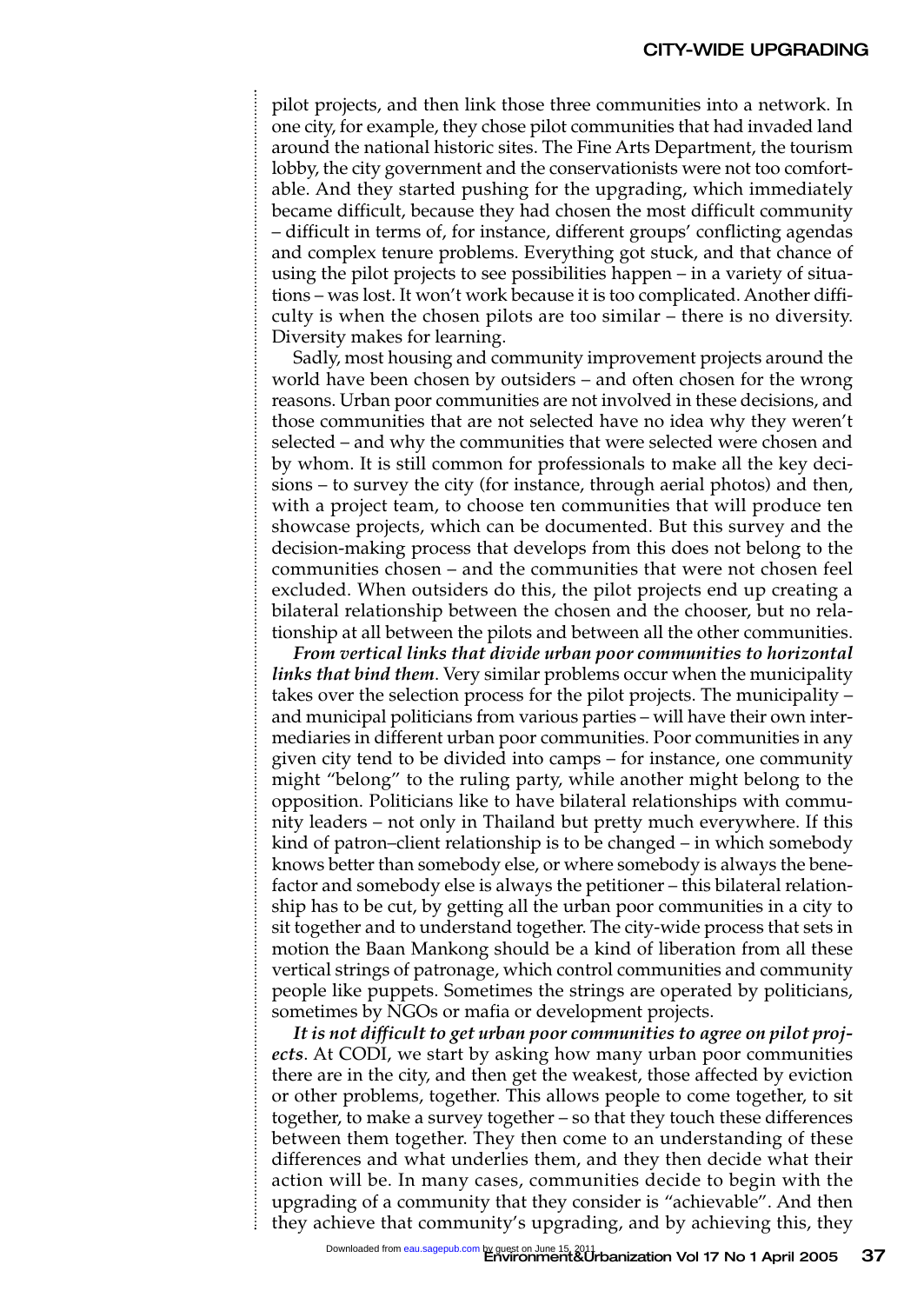#### CITY-WIDE UPGRADING

learn. So this first implementation becomes the university. It becomes the concrete evidence that what is being done together is correct, is the right way – that it works. At this point, that whole city, full of peers, will jump to another level of readiness, enthusiasm and confidence.

*The city-wide strategy of Baan Mankong represents a new horizontal power delivery*. Almost all systems related to power and wealth in our societies are vertical systems or hierarchical systems. From the central government to the most distant rural area in the most isolated or distant province – it is still vertical. But if we can recognize this as being a vertical power structure, and if we can then bring all these peers in the city together and start a process whereby they have a chance to think and understand – and choose together – they can have decision power. They can go by themselves. And whatever they choose, it works and they are part of that new power delivery, at the horizontal level. It is another power.

And when people from the different urban poor communities look together at the city-wide scale, this new view offers a whole new angle on the city they live in – a larger, clearer picture. Suddenly, the problems of land tenure, infrastructure, housing and services are not something isolated or unusual but something that relates to the larger systems of governance and the allocation of resources. A strong process of peers coming together in a city becomes a platform for people at the same level, and allows them to see how their problems (and the possibilities of resolving them) relate to the structure of the city.

*"Slums" are not an aberration, but a normal part of existing city structures.* The Baan Mankong programme helps city authorities and all other city groups to see the problem of slums as something normal, as part of the system, part of how things work in cities, but as something which can be improved – not as something to fear or avoid. If the city-wide discussions and surveys are managed properly, getting all groups within a city to understand the upgrading process and be a part of it, everyone begins to look at slum communities as something normal – without tension, without fear. It changes the usual perceptions of the problem, which are artificially black and white: the city authorities versus the urban poor communities. Legal versus illegal. This attitude of "them versus us" is illustrated by the comment of a minister who claimed that if you upgrade these illegal settlements, you are sending the wrong signal and inviting more people to invade the land. Here, the space between the system of authority and the systems of poverty (with all the illegality) is a space of tension, fear, uncertainty: evictions, clashes, stand-offs, people yelling about housing rights.

None of this is necessary. When you get a survey of the overall situation and the problems in which everyone in the city has been involved, you get people to understand the "whys" and the "hows" of the people's situation, and things start to change. Suddenly it is not so fearsome. It becomes evident that these settlements' existence is part of the city's system – not something outside that system. And it becomes something that the city's system can help deal with: this group of people has not got it right, what are we going to do to make it proper?

City authorities, politicians and other groups within the city start to look at all these people in urban poor communities as normal human beings, who are part of the city system. Which then leads to them engaging in discussions of how they can help fix the housing problems the urban poor communities face, so that it becomes part of the city's regular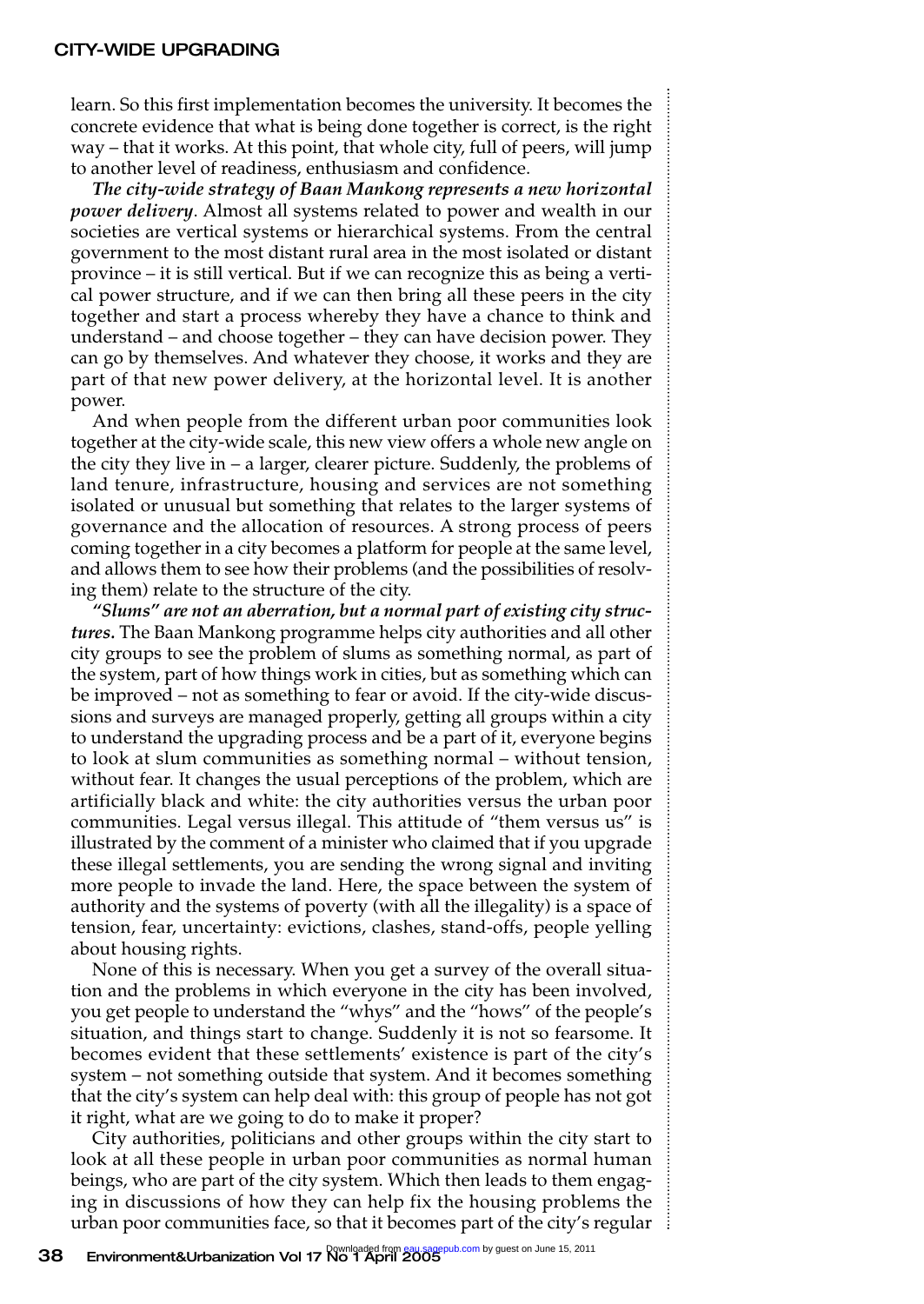development, without getting rid of them. This also means addressing the issue of dealing with the land.

Cities like Udon Thani and Khon Kaen have good mayors. Once they get this picture and realize that they can solve this whole housing problem in a few years, this automatically becomes a part of the city development agenda. And this is so crucial – this change in the way people in that city's society, those in the system of authority and in the legal system, start looking at people's slum conditions as normal, and as something that can be fixed!

Very often, the view held by large sections of the city's society that these people are not normal is so pervasive that the slum dwellers themselves begin to believe that they are not normal. This is the most tragic part. And when you visit their communities, everything is run down and dirty, and there is no improvement year after year. This is like the physical expression of this belief that they are not normal. But when you start working with them to make these improvements, it is like shaking people awake – we are human beings, we are normal people and this is a viable human neighbourhood – all it needs is a little adjusting, fixing up.

*The physical form of the upgrading is not the issue – or the problem.* If we look at upgrading in its much deeper aspects, we have to see how we are implementing upgrading in such a way that it creates a change. Real upgrading goes beyond the physical aspects; it changes relationships and allows urban poor communities space and freedom.

Finding technical solutions for all these poor communities (whether in situ improvement, re-blocking, land-sharing or nearby relocation) is the easy part. And the inhabitants will also make important contributions to the physical aspects of upgrading, with lots of variety and creativity. So the big question is how can we transform the physical upgrading to include these deeper aspects, to go beyond physical improvements, to make the physical improvements become a tool to make this bigger change possible? The physical improvements create an avenue for people to grow and change; then that growth and change in people makes the physical improvements a lot richer.

*Supporting city-wide and nationwide upgrading will mean a lot of clumsiness at the start of the whole upgrading process*. We don't have many senior, experienced workers with this kind of deeper understanding to support the process, yet there are so many city and local initiatives to support. So this process has to work with very young, inexperienced CODI workers and community leaders. But once you've created the space for urban poor communities to get involved, a lot of clumsiness may be there, but the process will go in the right direction, almost by itself. And the right direction is more important than having a lot of picture-perfect projects. Those innovative things, those sensitive layout plans and those social subtleties will turn up. Because the whole system of support believes in people. If you believe in people, and make room for them to innovate, then the creativity will be possible. They will see things in the other communities, there will be more and more precedents to see and things will naturally become more refined. When you are supporting such a vast community sector, as we are now with this upgrading programme on a national level, there's no question of being too delicate! The space is so vast – it's huge!

*How to manage the lack of experienced professionals to support this*. There are complaints that there aren't enough young architects to assist the upgrading planning process in all the communities. How is CODI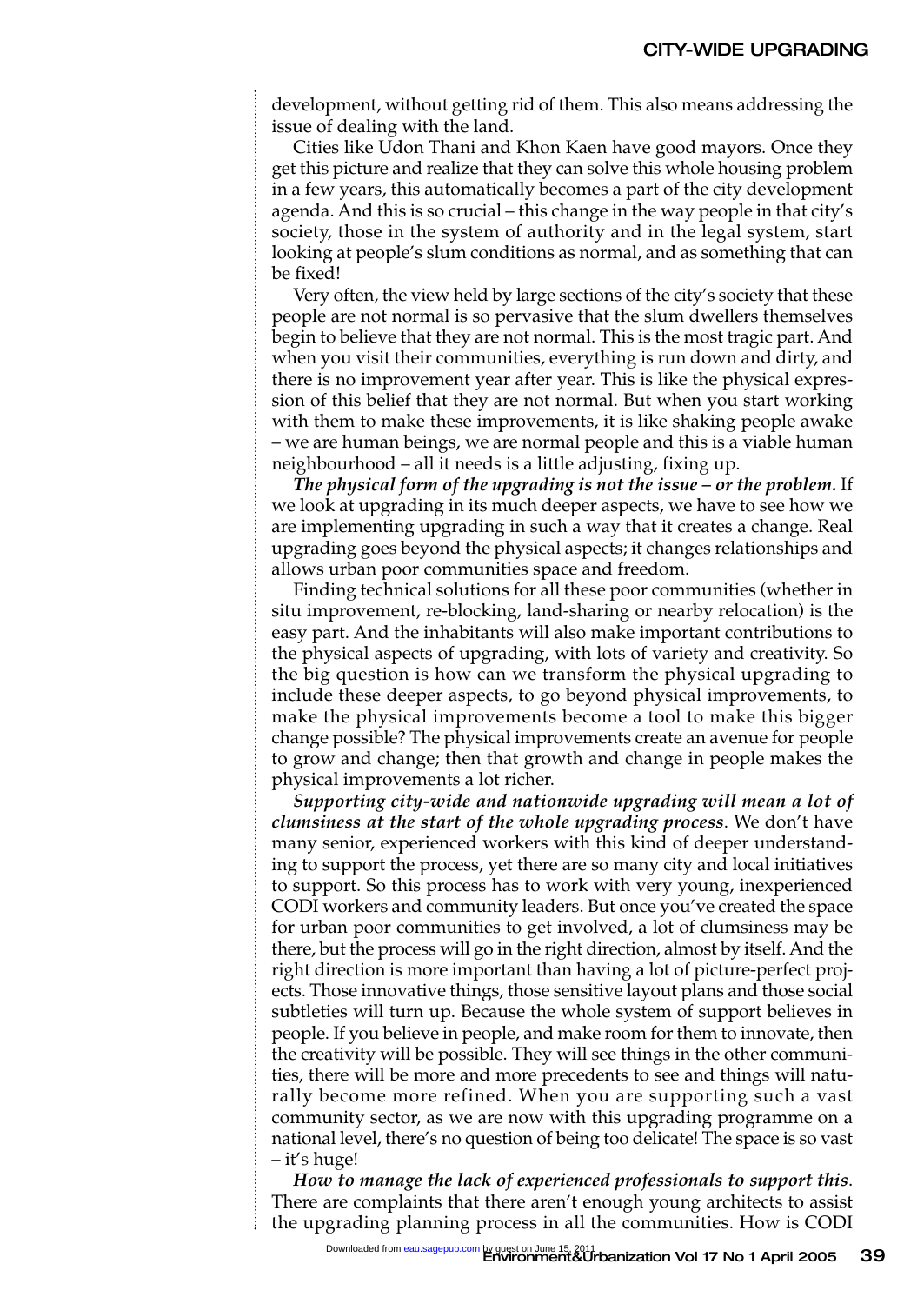responding to that shortage of technical help? Young professionals, by definition, are fragile kinds of people. It is good that they have just come from university and want to do something that is socially relevant, something different, something challenging. But life is tough – and many of these young professionals find that the realities in these communities are too much for them, too complicated, too messy, too demanding! It's reality, not a school design project. In many cases, the inhabitants of urban poor communities feel that whatever the architect comes up with is something they have to accept – even if the plan is a not-so-good and unimaginative grid. It would be great if we had an army of extremely sensitive and experienced community architects, but we do not. So we have to let things go, with what resources are at hand. We are finding ways to manage this. In many cities, the community networks are very confident and have got the local universities to support the process technically. Some have tried to hire proper architects from proper design firms.

In the case of the Baan Mankong project now being planned in Suan Phlu community in Bangkok (a very high-profile case, after a major fire in the community last year), many well-known architects in the city are interested in being a part of the process. We have very senior architects from three or four prominent Bangkok architectural firms working on the project with the people. They are exploring the possibility of using a very advanced kind of pre-cast construction system for the housing, for example. It's very interesting and it's very good that, in some cases, we are getting this kind of very good-quality technical support – to make a few good precedents.

But while these well-known professionals are happy to become involved in one or two prominent projects, they cannot be persuaded to work in 10 or 20 cities. It's understandable that no architect wants to spread themselves across so many projects but, rather, concentrate on a manageable number of projects! But this means that in some other communities, there is no architect to assist from the beginning, and the planning is really very rough. Or they borrow an architect from the municipality – but they are not very creative.

Getting the Baan Mankong programme up to a national scale means it's something like a war – there are bombs exploding, people are lying injured all over the place, there's no time for much fancy footwork. We need architects who can be like doctors on that battlefield, who can do their doctoring in these rough conditions, without all the perfect, sterile conditions and controlled atmosphere of the hospital operating room, with all the support staff. No doctor wants to work in those conditions, but they have to. And it is these kinds of doctors that are needed. Over time, the architects involved in the process are becoming more relaxed about supporting such a large and diverse process, and are starting to be much more creative.

But the more the upgrading programme progresses, the more sophisticated the communities are becoming about these physical design issues. All the projects are being much looked at, much visited, and good design ideas are getting seen and noted and spread around by the people themselves. If one community – such as Suan Phlu – has done something very innovative with the layout or the house construction, it is very easy to link that community with many other communities who can see and learn from it – and reproduce, if they like.

*The importance of doing things collectively – for and with the urban poor.* As single, individual people or families, the urban poor have no is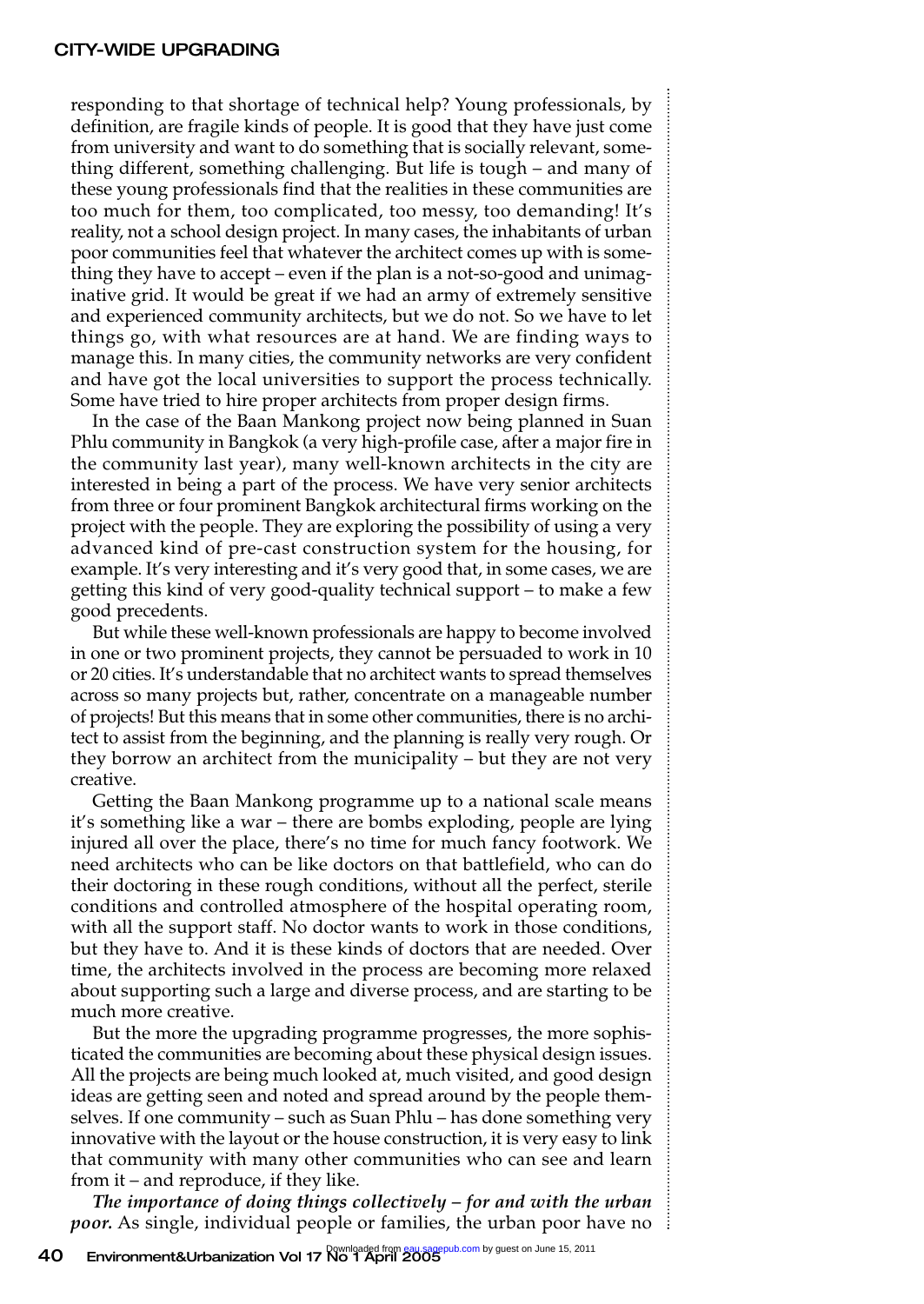#### **Box 1: The "central house" for accommodating those with special needs**

In several of the Baan Mankong projects implemented to date, communities have opted to set aside a site within the land they have collectively purchased (or leased) to construct a special shelter for needy community members. These central houses provide housing for destitute widows, for AIDS orphans, for people with special needs, for elderly people, or for people with no income – whoever in the community is too poor or somehow unable to provide their own housing. In Thai, these are called *baan klang*, which means "central house", but it is part of an extremely localized welfare system. It is one way in which several communities are trying to "get everybody in the boat" as part of the upgrading process.

> power, no chance to get what they need to survive. To get power and more possibilities, they have to do things collectively. But they also have the advantage over most other groups in the city of being able to work with ease on collective activities. This is something the middle class can't do, with its hang-ups about "my" space and "my" way; urban poor communities are not so burdened with this individualist angst! Communities – even poor communities – have rich and poor people, helpless and superachieving people. Always a mix. Never all equal. Always people with problems – disabled, unemployed, elderly, orphans, drug addicts, sick, people in crises or emergencies. In the market system, only those who can afford to pay can get society's benefits – but in a collective, community process, everyone is taken care of. Everyone's minimal needs are met, nobody gets left behind. Maybe this collective "equalizing" happens by having cross-subsidies built into the project, maybe a communal welfare fund or communal welfare facilities. There are many ways to take care of the vulnerable – and the upgrading process should make room for communities to think about this and innovate.

> *Unleashing community creativity*. Once people have the ability to manage finance collectively, and are able to start upgrading the community collectively, a lot of communal creativity is unleashed. And this leads to many more communal activities, with a lot of creativity activated on the social side. How will people live together as a group, how will they help each other, how will they manage the land that is now owned by the community organization? How will they collect money from everybody in such a way that people in sub-groups can assist each other? Or how will they manage to ensure they can make the loan repayments – which are collective repayments – when some individuals have problems or default on their payments? They have to have a system to support this. Little by little, through all these activities and all these systems, you come to a point of more and more collectivity. And this collectivity can be channelled in so many ways to meet people's various needs. In Thailand, we have tried to build up the welfare system, and urban poor communities have developed many collective development activities such as day-care centres, clinics and communal houses (Box 1).

> When people are linked together like this, through this collectivity that is built into the Baan Mankong process (as well as into most CODI programmes and initiatives), they almost automatically start dreaming up and putting into practice such ideas for how to resolve needs – and they do it in very creative ways. It is different in each community, each region. This is, at base, human culture. In recent decades, changes in the world have eroded this, so we are more likely to think of individual culture, rather than collective culture – especially in cities. This collective system helps to bring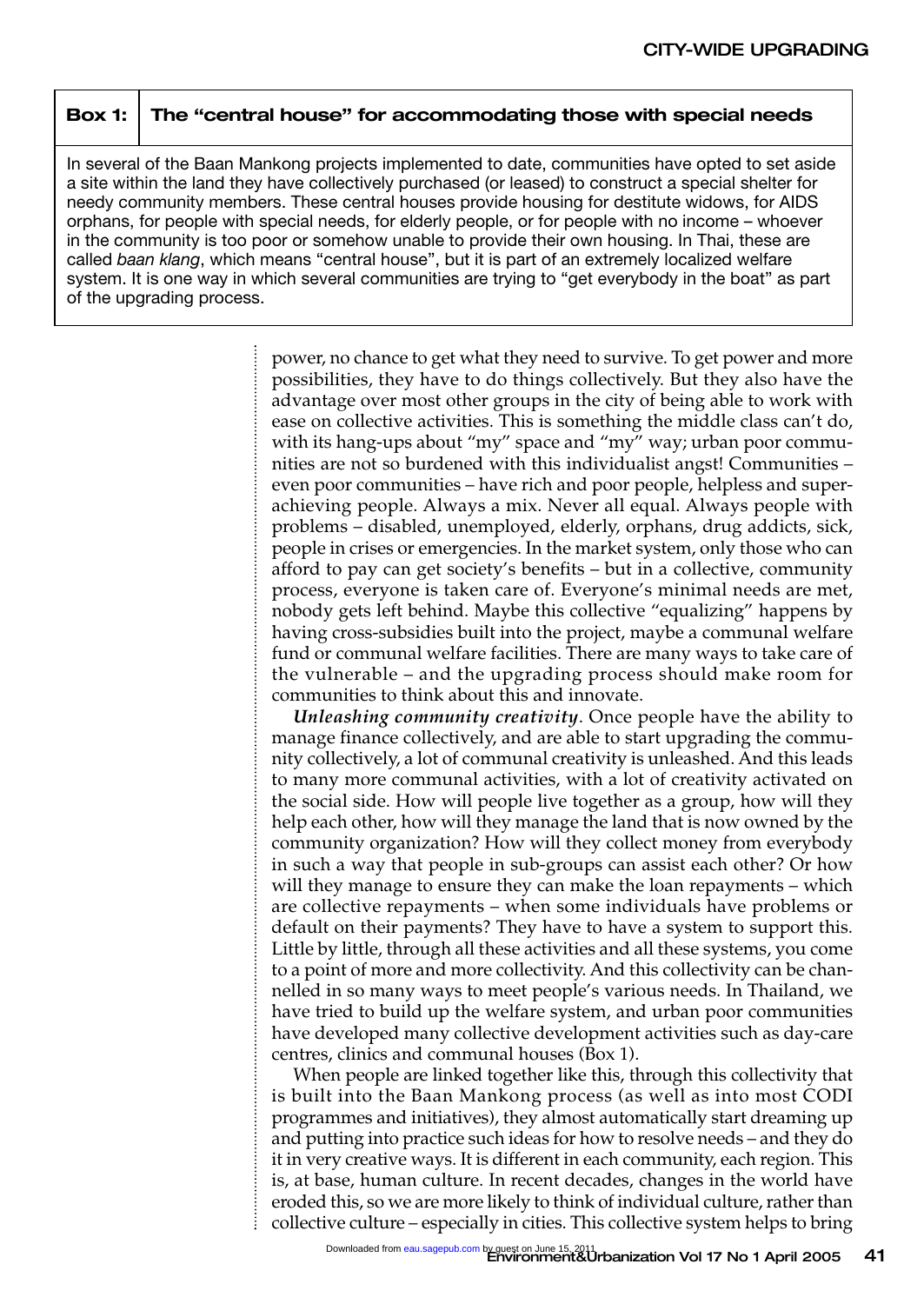back this human culture, which is so rich, so limitless, which has such warmth, friendliness and flexibility in it. And it is still there, especially in poor communities – it's only a question of how to tap it, to revive it and strengthen it

*Reviving this culture of collectivity in poor communities is far more important than any physical upgrading or any housing project*. Any review of the urban poor's housing situation today has plenty of minuses: they don't have security or legal tenure, they live in degraded conditions, they don't have access to services, they're looked down on by the city as a whole. For most people working in the formal development sector (whether in NGOs, government or international agencies), all you have to do is get these people some security and some decent housing and your work is finished! This is too simplistic, it's thinking along the lines of the prevailing market system. In Thailand, it is no longer a big problem to get these poor people to come together to address their problems of security and housing, using some subsidy and some soft loans. We know how to do this. But what we need to do now is to move these poor people beyond this level of the "average project". And this can be done because of this collectivity and this sharing spirit, that is born of necessity. This is something that can only be done with the poor because they still have this asset, this wealth – and it only needs a little organization to strengthen it. We should not look at poverty only as a problem – it is also a resource as one sees a lot of strength and capacity in people who face poverty.

The conditions in the Baan Mankong upgrading programme that encourage this collectivity are that:

- the upgrading has to include everyone in the community, rich or poor, renters or owners;
- wherever possible, the land tenure (lease or sale) should be collective;
- the upgrading work should be planned and implemented collectively;
- the housing loans are given collectively, to the community cooperative, not to individuals; and
- the social systems that are part of the upgrading are collective.

These are not high-pressure conditions, and all aspects of the programme are kept very flexible. But the idea of these requirements is to use the upgrading process to get people in poor communities to come together and work together in a natural way. And when we look at the progress reports so far, the majority of Baan Mankong upgrading projects are fulfilling these conditions very well. And this shows us that this collectivity has become an established way of doing things.

*This stress on doing things collectively is not some touchy–feely concept, but a strategy that arises from urgent necessity*. In a slum community, there are different kinds of people: everybody may have relatively low incomes but even within that classification of "poor", there are gradations. There are the relatively rich, the not-so-rich and the very poor who don't have much money at all. The goal of the Baan Mankong upgrading is to get everybody in that community to have security, to become legitimate, "normal" citizens. No conventional supply-driven real-estate type of housing project can provide this, because there will always be those who cannot afford the payments or who cannot buy the units.

*Creating conditions in which everyone is included*. With Baan Mankong, we tried to create conditions that would allow everyone to be included – even those who cannot buy a unit of any sort, who perhaps don't have any income at all. They are still part of the project. This is a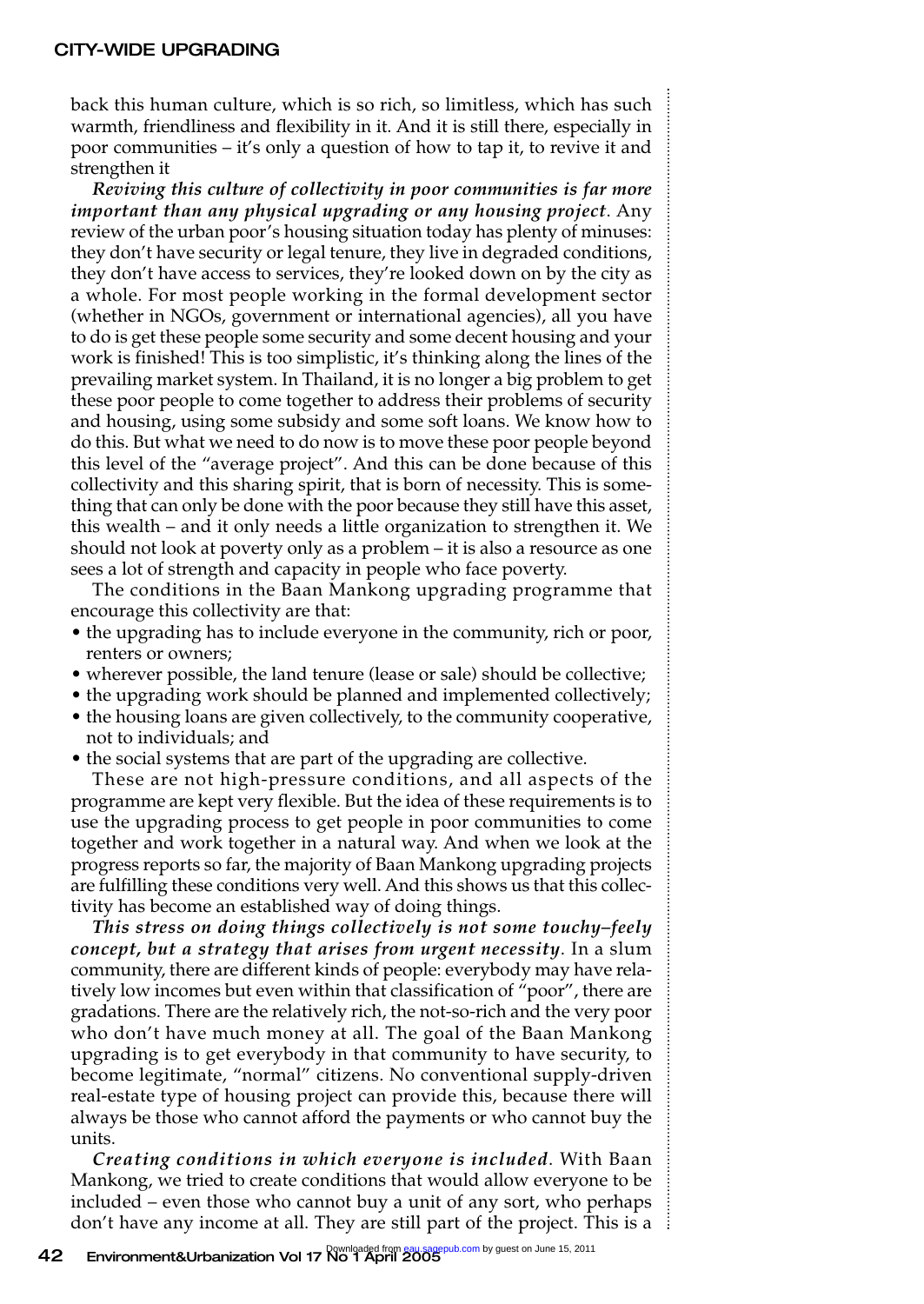#### CITY-WIDE UPGRADING

challenge for the inhabitants of the settlement because they have to find a way to deal with the unequal conditions that exist in virtually all poor communities. So everybody has to pool their resources, their ideas, their creativity. This should be viewed as a challenge, not a limitation. And clearly, communities are rising to this challenge and finding creative ways to accommodate the needs of their most poor and vulnerable members in the upgrading process (see Box 1 for an example of this). It is like a boat that has to make room for everyone in it. Lots of adjustments, lots of finetuning, lots of give and take.

*Developing a new kind of upgrading – about people's lives and rights, not just a few new drains and roads*. Upgrading is so important in the lives of the urban poor because they are "illegal", they don't have security, they don't have rights. And when you improve poor people's rights and security, you are changing their status in the city. The poor are usually not considered bona fide citizens – once you change their tenure status, their citizenship in the city also undergoes a change, through the upgrading process.

In the past, when upgrading was mentioned, people would think of physical improvements – for instance, the *kampung* improvement programme in Surabaya. This is probably the best example of this older concept of upgrading, where the focus is on improving the infrastructure, making the community green, laying down drains and walkways, and giving land tenure. This is the best upgrading in the past 20 years. In other countries, upgrading took a similar form, where the government put in, for instance, walkways, drains and a water supply. In Thailand, the upgrading programme only provided specific infrastructure improvements; there was no change in land tenure status, so the inhabitants did not receive secure tenure. This was also the case in India and Sri Lanka.

This kind of upgrading was better than doing nothing, because it changed the picture of slum communities from being something abandoned and ignored (something that is out of the urban system entirely). Bringing these infrastructural improvements was a mild form of recognition that these communities were indeed part of the city – at least in some way. In Thailand, the upgrading programme was a very significant step in the process of change. Before the upgrading programme was launched in 1977, the only concept we had was how to push these squatter settlements out of the city. Upgrading made a big change, by recognizing that these communities may have to be considered a part of the city after all – perhaps. But we did not know how to deal with those communities' status, with their legality, with the by-laws and many other aspects. So we just laid the drains and walkways, as a kind of reluctant, humanitarian gesture, without ever fully accepting that these slums were viable urban settlements. Only in the case of the *kampung* improvement programme were such communities fully accepted and given secure land tenure.

*Upgrading urban poor communities' belief in their power and capacity to initiate change*. In these earlier upgrading models, the main concern was physical improvements to the infrastructure and housing. But we need to look at upgrading in a more comprehensive way. Certainly, the physical improvements are important, and are the most visible and easy to comprehend (and measure). But that's not all. Deeper than the physical is whether people in that community feel they are "upgraded". If you look at these poor communities, the reason poor people are being left out – or not being recognized – is partly because the poor themselves have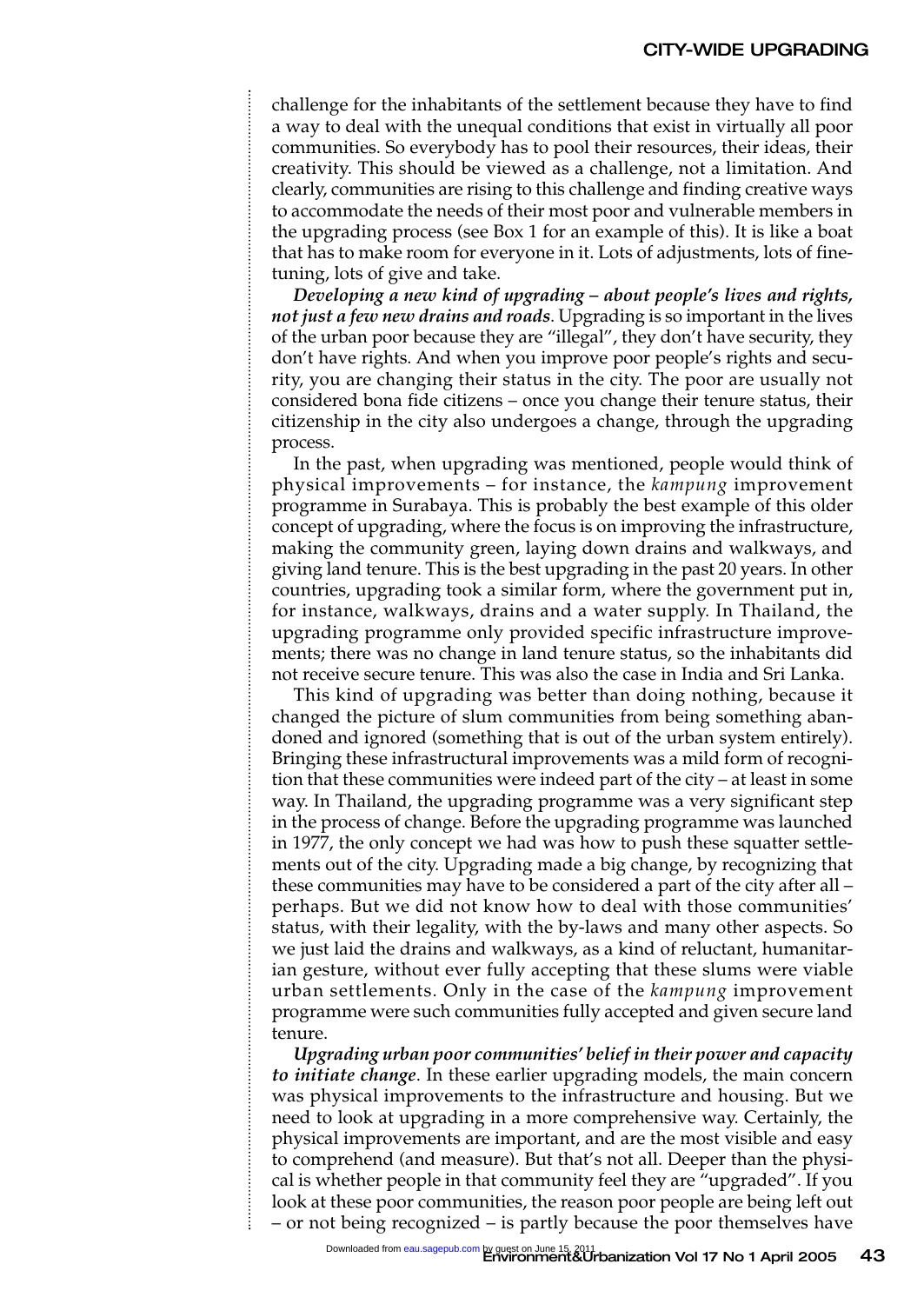absorbed the message coming from the hostile city that surrounds them that they are not legitimate citizens. Physical upgrading doesn't change this deeper attitude in the long term if the people in these settlements haven't changed.

If people aren't changing, then things aren't changing. So things change when people change. Upgrading, the way we see it, is a process in which a group of people are changing because they begin to believe in their own power and see that they are no different than all the other citizens in the city. And if they look at their poverty as having certain advantages, they are equal! Because many groups in a city view the poorer groups living in informal settlements as bad or hopeless and unacceptable, so the poorer groups may end up believing this themselves. But both groups have to change! Poorer groups have to stand up, have confidence, and do things. This is upgrading. If a whole group of people starts believing in their own power, energy and ability – this is upgrading.

Of course there are different ways of bringing about this kind of confidence. Priests and monks might use religious preaching to tell people that "everyone is equal under God's eyes", to boost people's consciences. But in development, every activity can be put to use to get people to believe in their power by doing. Nobody can get that confidence by being told – you get it only by doing for yourself.

And change can only be possible if people change themselves. This is why upgrading is a powerful intervention to spark this kind of change, because it is so active and because it involves changing the status of these poor communities. It involves a lot of doing, a lot of management, a lot of pulling, a lot of communal decision-making, a lot of physical change being done right in front of your eyes. It's not talk, it's change. And so many experiences in Baan Mankong show that people can create something new and beautiful out of a very dilapidated settlement. They make change themselves. Upgrading is a powerful way to create space, so that poor people come back to believing in their power. This is upgrading – and it is crucial that government agencies, NGOs and municipal authorities understand this.

If we are able to understand this deeper aspect of how poor people as a whole could be changed through the process, then it means that these people would be liberated. Once people believe in their power, they start looking at things differently, and can adjust their relationships with other actors in the city.

*Upgrading urban poor communities' relations with the city*. On another level, this kind of upgrading also involves upgrading relationships within a city; trying to create space in a city in which the local authority, the network and the community can interact and work together. Why do we have networks of community organizations? Because the network provides a platform for a single community to have the space to negotiate with the city – which single communities cannot often do by themselves. In this way, the network has brought the authorities down to the same level as the people. If the upgrading programme provides that single community with money and power to make change, the community goes ahead with the upgrading programme and the project ends up belonging to the whole city. The network feels that this is part of our work. Suddenly, your power grows together, as a group. The community and the network.

Even though just one community does the project, it boosts confidence throughout the whole network. Because the upgrading process is opened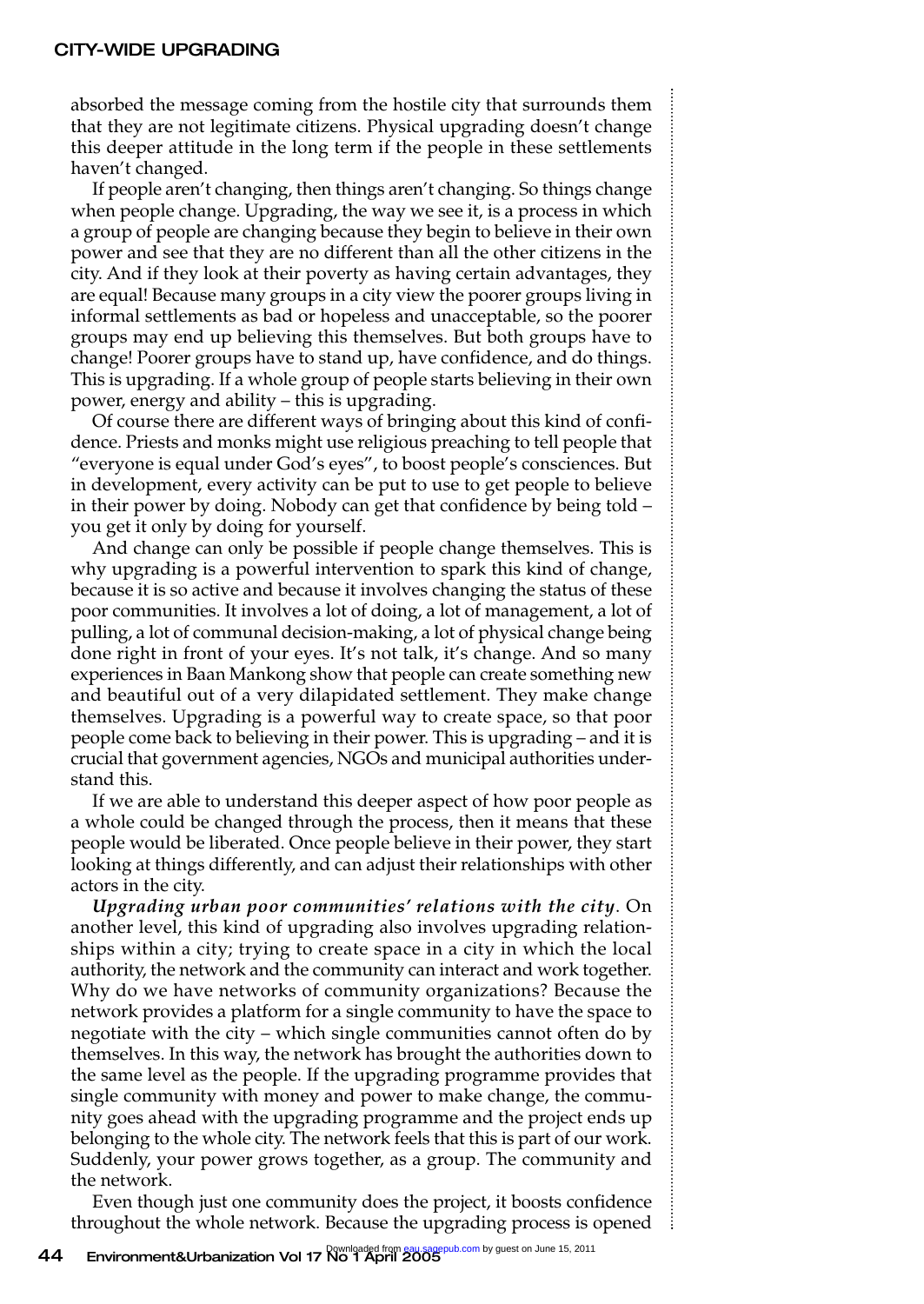up and shared from the very beginning – it is not one single community making a proposal directly to CODI, and CODI passing the budget to that community. We make it more difficult; we say, you have to have a local committee, the projects have to be discussed and then proposed by the whole network. Making these conditions a little complex is a way of knitting together these relationships. So the network feels very much an ownership of the pilot projects. They make the choice together and then everyone sees change in front of their eyes – people around the city see that their friends in other communities have done something, and everyone is involved.

*Instead of using "I", everyone is using "We"*. If upgrading is done properly, it can be a very powerful way of dealing with the poverty issue in cities. But not "poverty alleviation" – as though poverty was something like dirt that we have to sweep out of the city so everyone will be rich and happy! Poverty comes with the system! So upgrading is a great opportunity to make changes – changes involving all the communities in the city, changes in the people, changes within the relationships, changes in the way of thinking, changes in people's own attitudes towards themselves and their position in their societies or cities. Upgrading, if it's done properly, can really liberate people.

*The importance of savings and credit and communities' capacity to manage finance in the upgrading process*. We often talk about the advantage of savings groups to get communities organized, to get them working collectively, to get them involved. We know how savings and credit are important in linking people together, collecting people, working together, thinking collectively – the standard understanding of savings and credit. All this is true. But here, the most important side of savings and credit activities is that they teach communities to manage finance collectively – both their own savings and outside finance. This helps ensure that the people themselves become key actors in development.

*The freedom given by being able to manage finance*. When a community manages its own finances, it means that nobody else is managing the money for it – which is how most development works. Someone else always holds the purse, and people (for lack of finance-management skills) are always holding their hand out. Savings is a way to help communities grow up – to be able to manage money and finance collectively in ways that are transparent, equitable and effective. This is what draws the line between something that other people do for you and something you do yourself. If a community cannot manage money, it is doomed forever to having its development process determined by someone else.

*If people can manage finance collectively, it means that they have the power and independence to do anything*. That skill to manage finance is the channel for any kind of possibility, any development programme, any aspect of poverty or housing or welfare. You can do anything with this ability. In upgrading, for example, if people are able to manage finance, all we (or other organizations) have to do is pass the funds to the people. Suddenly, people will have power – to plan, to design, to manage, to do whatever they like. So the ability to manage funds is the key to the power of independence for communities – either they do it themselves or else somebody does it for them. This is the ability that sets communities free. And without savings and credit, communities don't learn to manage funds – as a group.

Actually, the term "savings and credit" implies an individual activity: you save and you get access to credit. It sounds very capitalistic! But we